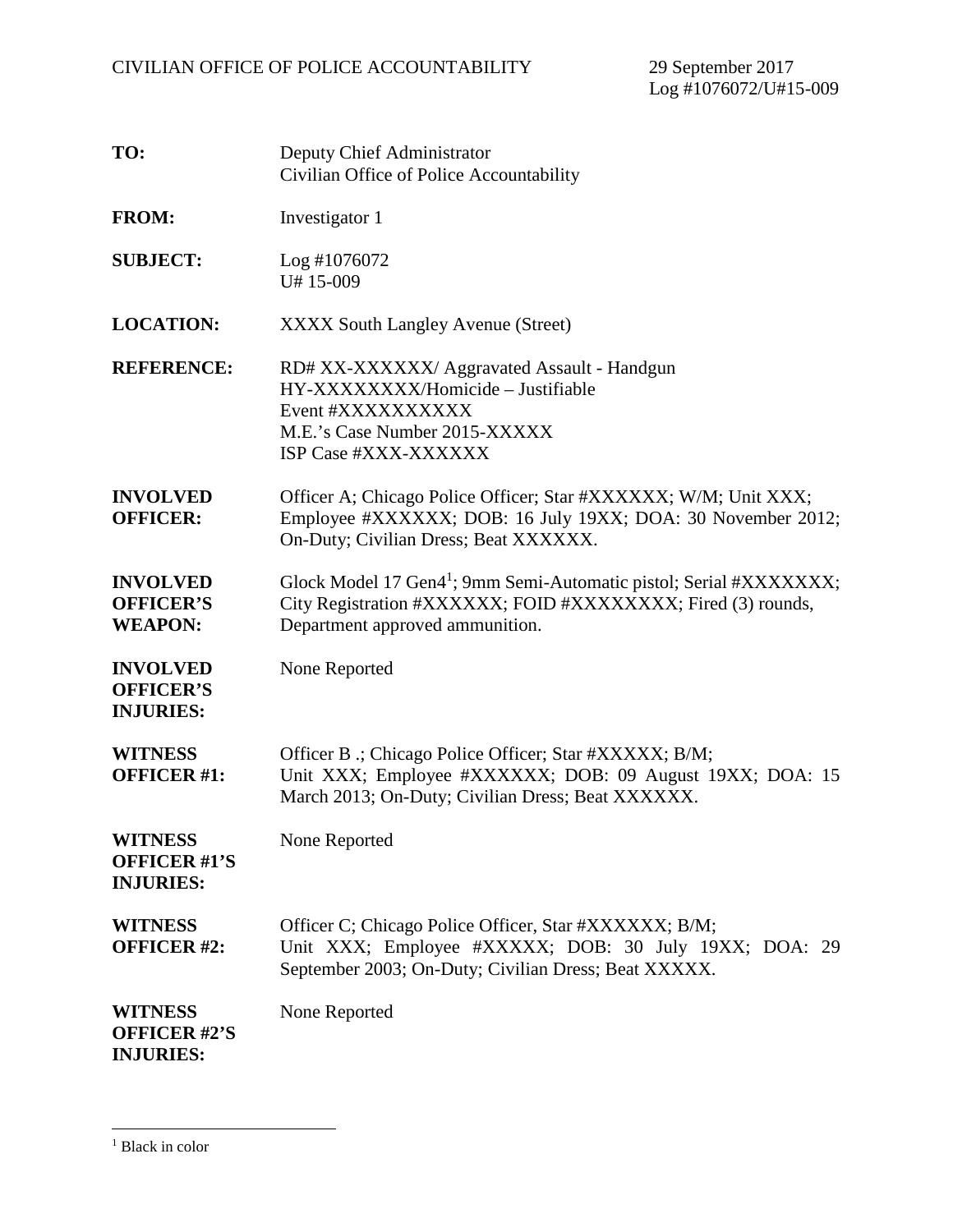CIVILIAN OFFICE OF POLICE ACCOUNTABILITY Page 2 Log #1076072 U #15-009 WITNESS Officer D; Chicago Police Officer, Star #XXXXXX; H/M; Unit XXX; **OFFICER #3:** Employee #XXXXXXX; DOB: 22 July 19XX; DOA; 05 October 2012; On-Duty; Civilian Dress, Beat XXXXX. **WITNESS** None Reported **OFFICER #3'S INJURIES: SUBJECT:** Subject 1; B/M; DOB: 29 June 19XX; Address: XXXX South Green Street, Chicago; IR #XXXXXXX **SUBJECT'S** Smith & Wesson Model SW40VE<sup>2</sup>; .40 caliber semi-automatic pistol; **WEAPON:** (Inventory #XXXXXXXXXX). **SUBJECT'S** Multiple gunshot wounds; Fatal. **INJURIES: IPRA** IPRA Chief Administrator **NOTIFICATIONS:** IPRA Deputy Chief Administrator IPRA Chief of Staff IPRA Director of Community Outreach & Engagement IPRA Supervising Investigator IPRA Investigator 1 IPRA Investigator 2 **DATE & TIME OF** 09 July 2015, at approximately 2334 hours **INCIDENT: TIME OF IPRA** 09 July 2015, at approximately 2356 hours **NOTIFICATION: TIME IPRA** 10 July 2015, at approximately 0030 hours **ARRIVED ON-SCENE:**

#### **SUMMARY OF INCIDENT:**

On 09 July 2015, at approximately 2334 hours, Officer A, #XXXX, #XXXXXX and Officer B #XXXXX were working Beat XXXXXX as part of a XXX<sup>th</sup> District Mission Team<sup>3</sup>. Officer A and Officer B responded to a "person with a gun" call. OEMC provided the location as XXXX South Langley Avenue (700E), and a description of the individual as a black male wearing a Chicago Blackhawks cap backward and a leather jacket. OEMC also indicated that the subject had been seen placing the weapon in his waistband. As Officer A and Officer B arrived at the

<sup>2</sup> Stainless Steel and black in color.

<sup>&</sup>lt;sup>3</sup> A specialized team that focuses their attention on robberies and burglaries.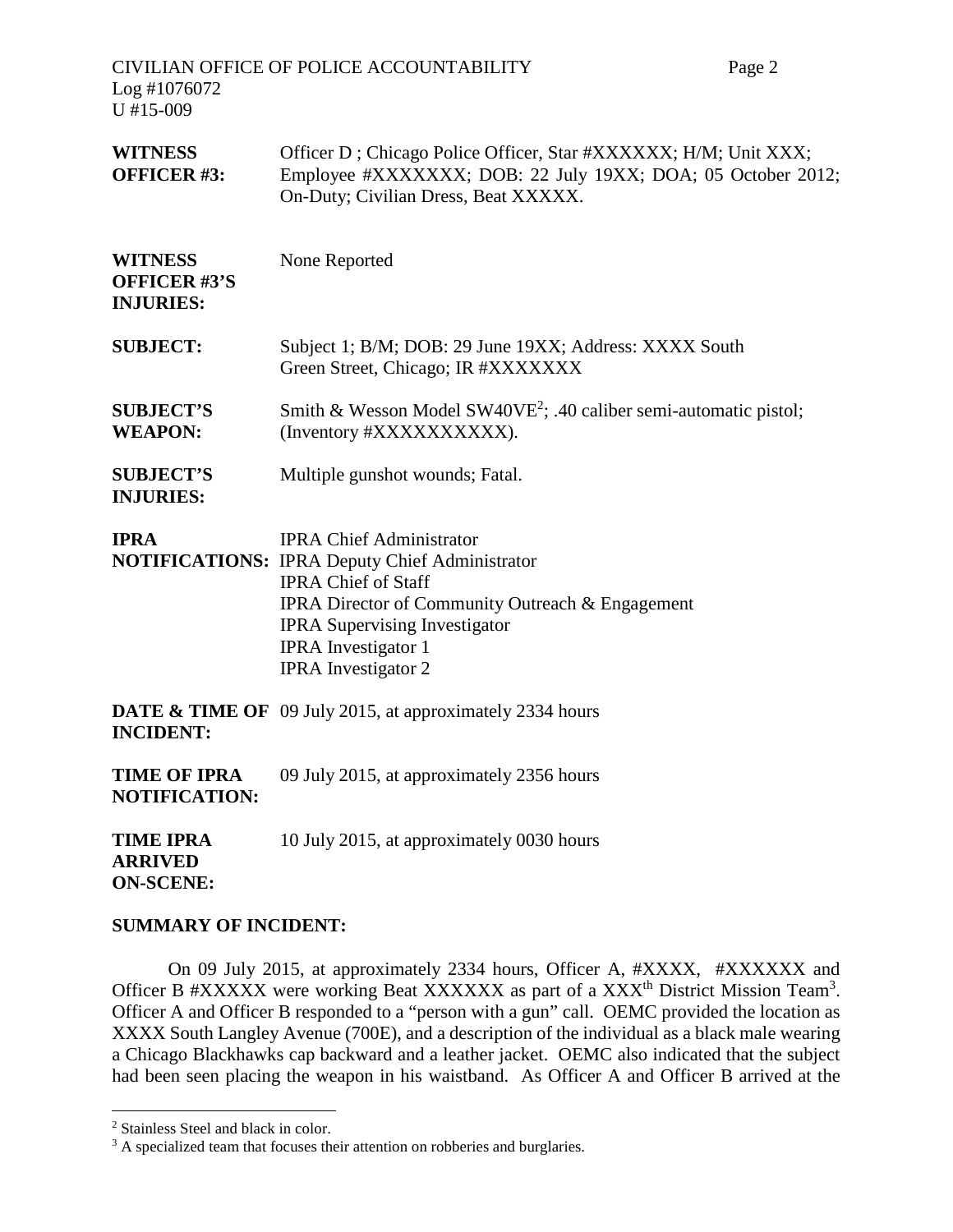XXXX block of Langley Avenue in their unmarked vehicle, they saw the subject, now known as Subject 1. The officers observed that Subject 1 was wearing a black jacket, and a black leather Blackhawks baseball hat. Subject 1 was standing amongst a large group of individuals on the street.

Officer A exited the vehicle, drew his duty weapon, and approached Subject 1 who turned and began to walk quickly away from Officer A. Officer A closed the distance between himself and Subject 1 and grabbed Subject 1 by the back of the upper part of his jacket. When Officer A announced his office, and told Subject 1 to show his hands, Subject 1 refused to show his hands and continued to move away from Officer A. Subject 1 then began to turn his upper body toward Officer A, and Officer A could see Subject 1's hand on a handgun in his waistband. As Subject 1 started to pull the handgun from his waistband, Officer A released his grip on Subject 1's jacket and discharged his weapon, striking him. Subject 1 released his hold on the handgun and fell to the ground.

Once on the ground, Subject 1 then pulled the handgun free of his waistband and pointed it at Officer A. Officer A fired again at Subject 1. Subject 1 rested the handgun on his chest and Officer A kept his firearm pointed at Subject 1 until Officer C #XXXXX and Officer D #XXXXXX (Beat XXXXX) approached. Officer C kicked the handgun from Subject 1's hand. It was later determined that Officer A fired three rounds.

Subject 1's firearm was recovered from the sidewalk at XXXX South Langley Avenue. Chicago Fire Department Ambulance #24 responded to the scene and determined that Subject 1 did not exhibit any signs of life. Due to safety concerns at the scene, the ambulance transported Subject 1 to Jackson Park Hospital at the request of the police. It was determined that Subject 1 had sustained multiple gunshot wounds to his left arm, a wound to his lower right back, a wound to his right palm, a wound to his right middle finger, and a wound to his right ring finger. Subject 1 was pronounced dead by Doctor 1 at 0041 hours on 10 July 2015 at Jackson Park Hospital.

#### **APPLICABLE RULES:**

Chicago Police Department General Order, GO 03-02-03; Deadly Force

# **INVESTIGATION:**

According to the **Department Reports,** (**Case Incident, Major Incident Detail Report)** Officer A and Officer B responded to a "person with a gun" call. Upon arriving at the scene, they observed Subject 1, who matched the description given by OEMC. When Officer A exited the police vehicle and attempted to stop Subject 1, Subject 1 began to pull a handgun from his waistband. Fearing for his own safety and that of Officer B, Officer A fired his duty weapon at Subject 1 striking him. Subject 1 fell to the ground, pulled the handgun free from his waistband and pointed it at Officer A who then fired his weapon at Subject 1 again.

According to a **Tactical Response Report (TRR)**, completed by Officer A, Subject 1 did not follow verbal direction, fled, pulled away, placed Officer A in imminent threat of a battery, and used force likely to cause death or great bodily harm. Officer A responded with member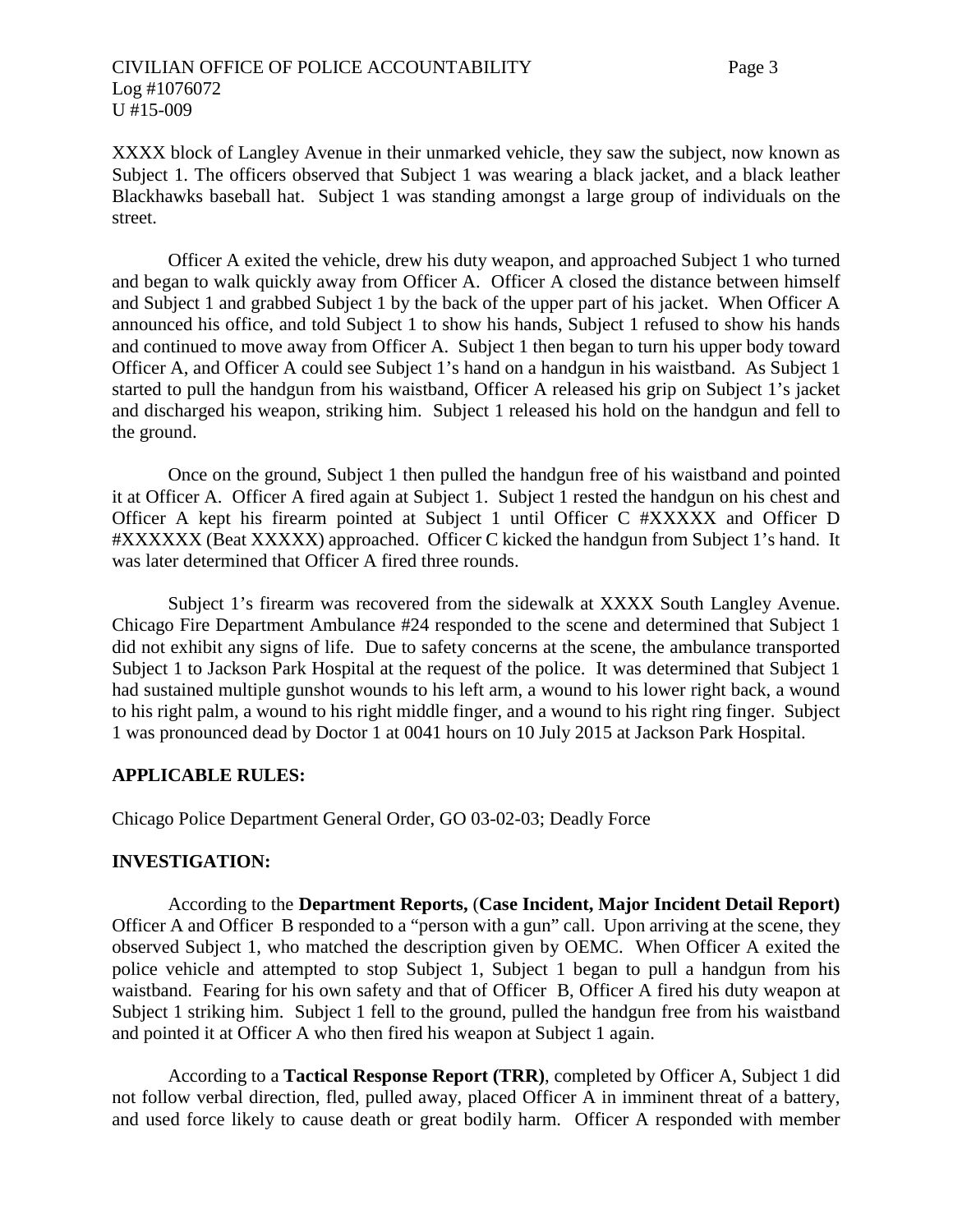presence, verbal commands, pursued Subject 1, and used his firearm. The TRR indicates Officer A fired a total of three (3) rounds. (Att. #9)

According to the O**fficer's Battery Report (OBR),** completed by Officer A, he was On-Duty, in citizen's dress, and working with one partner. The report identifies the Type of Weapon/Threat as a Smith & Wesson .40 caliber semi-automatic. Officer A was not injured. (Att. #10)

IPRA investigators conducted a **canvass** of the location of the incident, and identified one eyewitness: Civilian 1. At the time of the canvass, Civilian 1 indicated that he would provide an interview at a later date. (Att. #63)

The video footage from **POD #XXXX (OEMC/Operation Virtual Shield) was ordered and obtained.** The POD did not capture the incident. There is no known video footage that captures any portion of this incident. (Att. #148)

The **Chicago Fire Department Ambulance Report** documents that EMS personnel arrived at XXXX South Langley Avenue at 2341 hours. They found Subject 1 lying on the sidewalk on his right side. He had sustained a gunshot wound to the left side of his neck, a gunshot wound to his left bicep, a gunshot wound to his left forearm, a gunshot wound to his left lower back, and a gunshot wound to his right middle finger. Subject 1 was bleeding, unresponsive, and not breathing. An EKG determined that he had no heartbeat. The EMS personnel's assessment of Subject 1 was that he was deceased. Police declared a crime scene, but requested that EMS transport Subject 1 from the scene because the scene was not safe. The ambulance crew received permission and transported Subject 1 to Jackson Park Hospital. (Att. #48)

The **Medical Records obtained from** Jackson Park Hospital indicate that Subject 1 was received at the hospital Emergency Room via ambulance on 10 July 2015 at 0019 hours. Subject 1 had a severe penetrating gunshot wound to the side of his neck and was unconscious/unresponsive when he arrived. He had no vital signs and was pronounced dead at 0041 hours, on the same date. (Att. #103)

The **Report of Postmortem Examination** indicates that the autopsy of Subject 1 was performed in the morgue of the Cook County Medical Examiner's Office on 11 July 2015 commencing at 0810 hours. The autopsy determined that Subject 1 had sustained the following:

- A gunshot wound that penetrated his neck on the left side, traveled through the soft tissue of the neck, right lung, and right rib cage causing internal bleeding. A projectile was lodged in the muscle of Subject 1's right back and recovered from that location. The direction of the wound track was downward, left to right, and front to back.
- A gunshot wound that penetrated his back on the lower right, traveled through the skin, tissue, right loin muscle, with clotted blood in the abdominal cavity. A projectile was lodged in and recovered from the left abdominal wall. The direction of the wound track was back to front, upward, and right to left.
- A gunshot wound complex of his left arm that entered on the posterior of his left forearm, exited near the anterior of his left forearm; that exit wound being consistent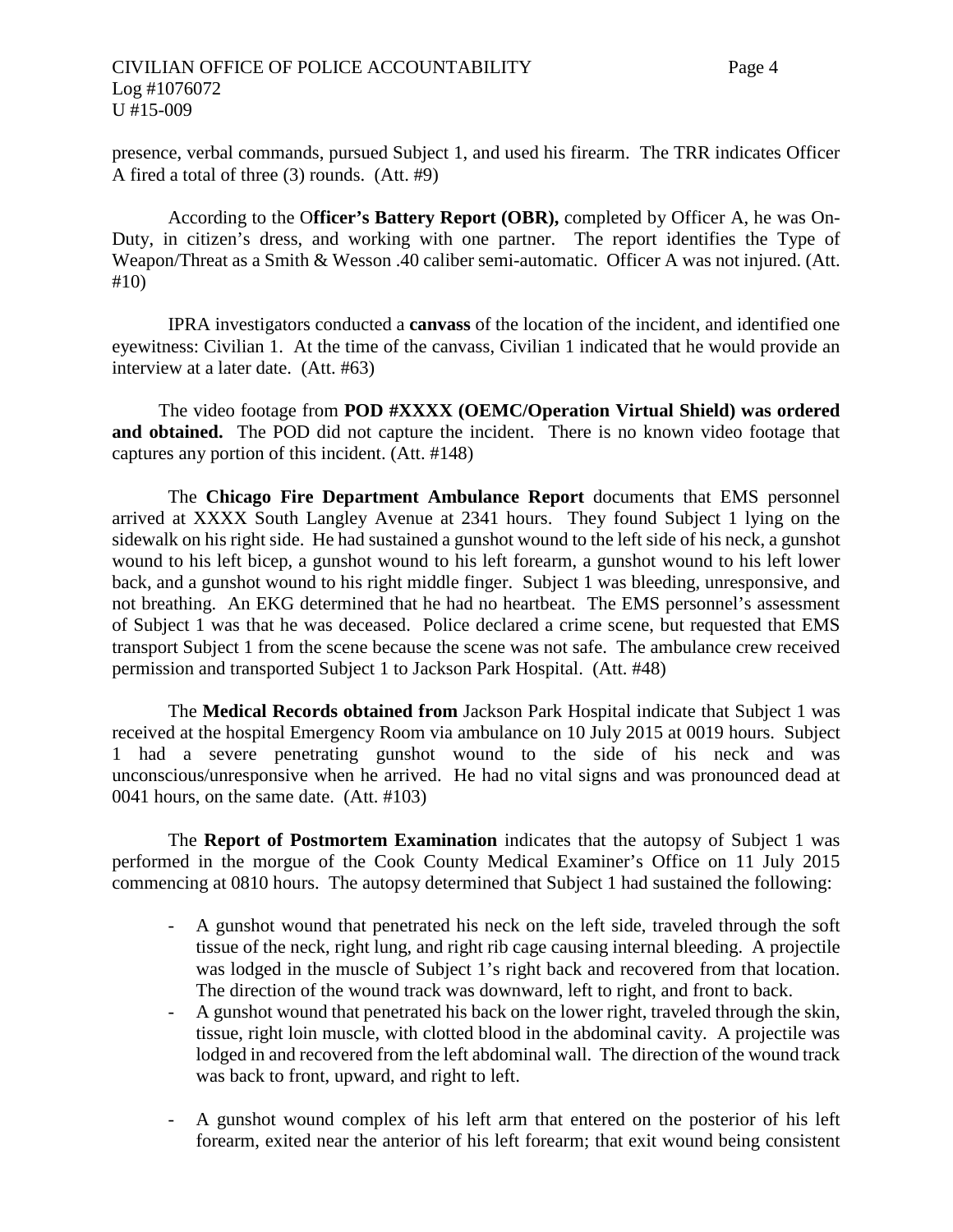with a "shored"<sup>4</sup> exit wound. The projectile re-entered the skin of the outer anterior of the lower biceps area, the projectile then exited a second time, at the anterior of the mid-left biceps area. The overall direction of the gunshot wound complex is back to front, upward, and left to right.

- A gunshot wound complex of his right hand with the projectile grazing the anterior base of his right hand near his little finger, the projectile grazed the anterior of his right ring finger and then passed through the middle of his right third finger, and exited the posterior of his third finger. The overall direction of the gunshot wound complex is downward and left to right.
- Irregular abrasions on his anterior left neck and left upper chest<sup>5</sup>.

Defects on some of Subject 1's clothing correspond to some of the above-described gunshot wounds. All of the wounds were of indeterminate range with no soot/stippling. Bullet fragments were recovered from a white "T" shirt Subject 1 was wearing on his chest. The pathologist determined that the cause of death was Multiple Gunshot Wounds, and the manner was Homicide. (Att. #100)

**Evidence Photographs** depict Subject 1 and his wounds at the hospital; the crime scene; firearms evidence; a black Chicago Blackhawks baseball cap; the firearm recovered at the scene; Subject 1 at the morgue after his autopsy; and Officer A and Officer B at Area South. (Att. #111)

**Medical Examiner's Photographs** depict Subject 1's clothing; his body; his wounds as described in the Report of Postmortem Examination; recovered fired evidence; and trajectory rods illustrating the wound track of his left arm and wounds to his right hand. (Att. #97)

Three **Crime Scene Processing Reports** are associated with RD #HY - XXXXXX/Assault – Aggravated PO: Handgun. Report #XXXXXX documents that a black baseball-style hat bearing a Blackhawks logo was among the items recovered at the scene. In addition, Officer A 's Glock 17 was recovered with a seventeen (17) round capacity magazine. There were fourteen (14) live rounds of ammunition in the magazine, and one (1) live round of ammunition in the chamber of that weapon.

The Smith & Wesson SW40VE .40 caliber pistol reportedly belonging to Subject 1 was recovered with a thirteen (13) round capacity magazine, eleven (11) live rounds of ammunition in the magazine, and one (1) live round in the chamber of that weapon. (Att. #150)

Report #XXXXXX documents the recovery of evidentiary items from the medical examiner which included, a fired bullet and Subject 1's clothing (a navy blue Nike brand zippered jacket, white t-shirt, blue jeans, shoes and socks). (Att. 49)

<sup>&</sup>lt;sup>4</sup> A type of wound sustained when the surface through which it exits is "shored", or supported, by some means including tightly fitted clothing or a solid surface.

<sup>5</sup> Possibly consistent with two bullet core fragments recovered from Subject 1's "T" shirt at the morgue.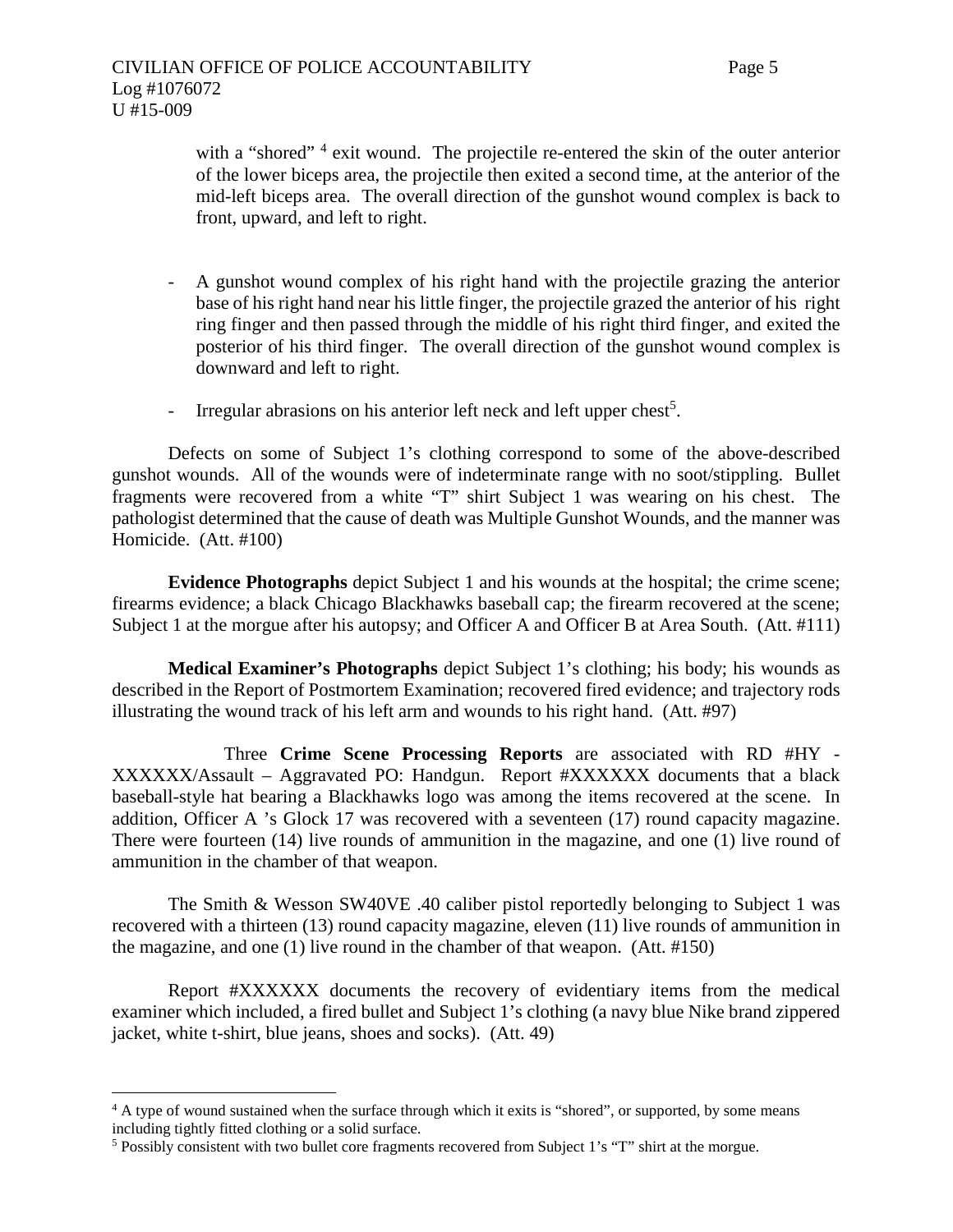Report #XXXXXX documents additional items recovered from the medical examiner, more specifically, a clear knotted bag containing smaller plastic bags each containing a white rocklike substance. (Att. 50)

**Illinois State Police Forensic Science Laboratory Reports (ISP)** document the examination of recovered firearms evidence in this incident. An analysis of the reports resulted in the following facts that are relevant to this investigation:

One fired bullet recovered from Subject 1's body was identified as having been fired from Officer A 's weapon.

One fired bullet recovered from Subject 1's body could not be identified or eliminated as having been fired from Officer A 's weapon, but was *not* fired from the Smith & Wesson SW40VE .40 caliber pistol that was recovered from the sidewalk at XXXX South Langley Avenue.

Two metal fragments recovered from Subject 1's "T" shirt were not suitable for microscopic comparison.

One Winchester nine millimeter fired cartridge casing recovered from the parkway near the sidewalk at XXXX South Langley Avenue was identified as having been fired by Officer A 's weapon.

One Winchester nine millimeter fired cartridge casing recovered from the front yard grass at XXXX South Langley Avenue was identified as having been fired by Officer A 's weapon.

A DNA profile that matched Subject 1 was identified in two swabs of suspect biological substance<sup>6</sup> recovered from the Smith & Wesson SW40VE .40 caliber pistol. The examination of the Smith & Wesson SW40VE .40 caliber pistol did not reveal any latent fingerprint impressions suitable for comparison.

The examination of Officer A 's weapon determined it to be operable as received and it was test fired using a magazine and ammunition submitted with that weapon. The examination of the Smith & Wesson SW40VE .40 caliber pistol determined it to be operable as received and it was test fired. A test-fired casing was entered into the IBIS<sup>7</sup> database, but no identification was made. (Atts. #124 -125, 128)

An **Illinois State Police Forensic Science Laboratory Report (ISP)** documents the examination of white, rock-like substance recovered from the morgue investigative staff in this incident. Results of that testing were positive for cocaine. (Atts. #50, 127)

The **Detectives' Supplementary Report for RD #HY -XXXXXXXX** documents in essence the same information provided in the Introduction of this report, the Departmental reports,

<sup>6</sup> The material on the swabs is identified in all reports specifically as "suspect biological substance", and not as a particular substance such as blood. It should be noted that no apparent blood could be observed in any of the crime scene photographs of the pistol.

<sup>&</sup>lt;sup>7</sup> Integrated Ballistics Identification System, which compares fired evidence to other crimes.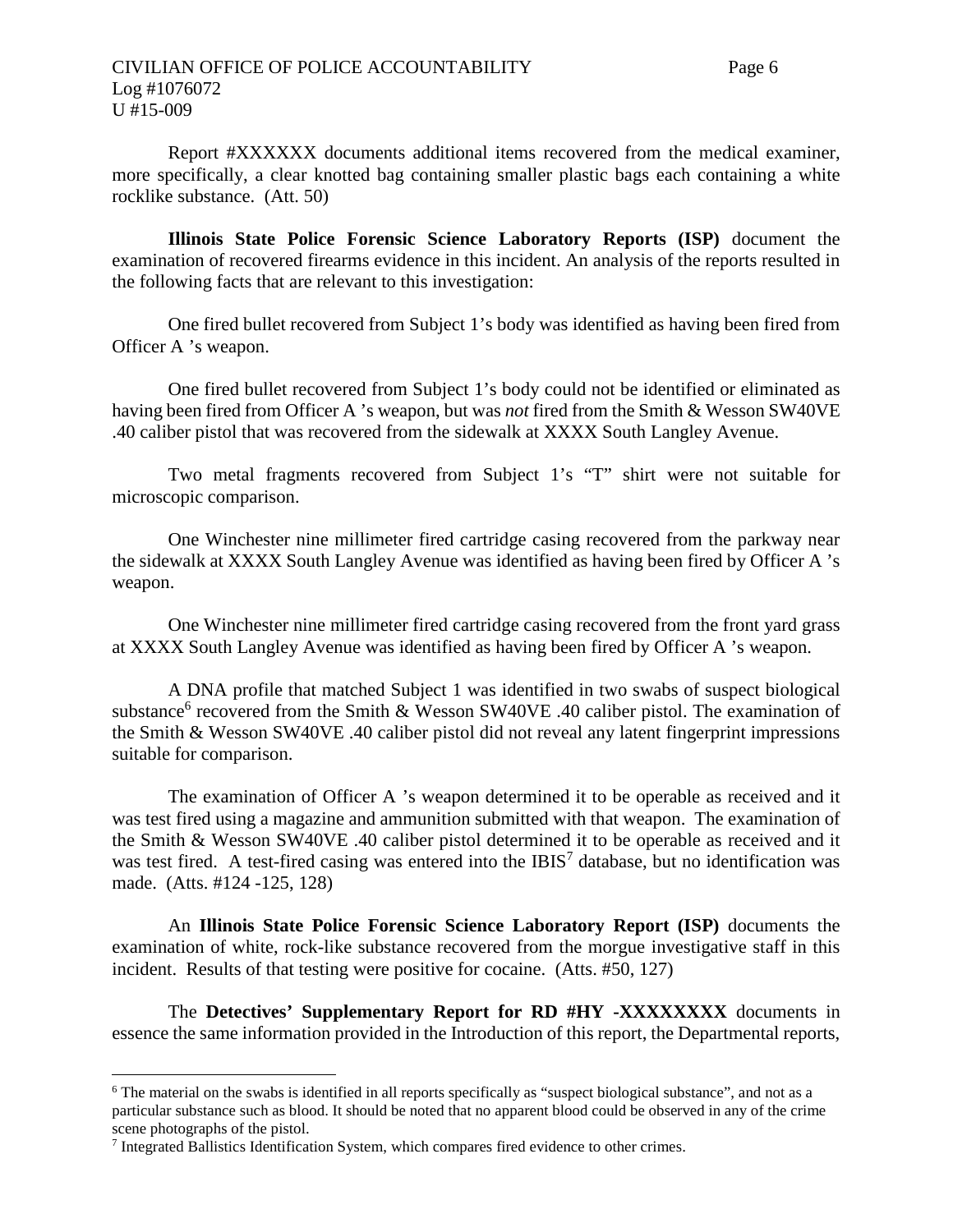and the information provided by the involved officers and witnesses. In addition, the detectives interviewed **witness Civilian 2** who stated that, on the date of incident, she was sitting in her personal vehicle with her cousin Civilian 3, listening to music and talking with a male known to her as "Juju" who was standing outside Civilian 2's vehicle. A subject ran past Civilian 2, with a police officer<sup>8</sup> chasing him. The officer said something to the subject, but Civilian 2 could not hear what was said because of the volume of the music. The officer fired once at the subject who fell to the ground. The officer then fired three more shots at the subject. Civilian 2 further stated that as the subject lie on the ground, she could see a handgun on the ground next to him. EMS then arrived at the scene.

The detectives also interviewed **witness Civilian 3** who stated that a police vehicle with its lights activated pulled up behind Civilian 2's vehicle. A black male ran past Civilian 2's vehicle, being chased by a police officer wearing a black protective vest with "POLICE" on the back. According to Civilian 3, she heard the sound of a TASER being deployed at this time. The officer fired once at the male, who fell to the ground and the officer fired several additional times at the male. After the officer fired at the male, Civilian 3 heard a male voice from a crowd of twenty (20) to thirty (30) people on the street yell, "Why did you shoot him?" The officer responded, "He had a gun." Civilian 3 then observed a "two-tone" handgun lying next to the male on the ground. (Att. #152)

During a canvass, detectives identified **witness Civilian 4**, who stated that he observed a police officer approach the subject who ran. The officer chased the subject and fired his weapon at the subject with no words exchanged. Civilian 4 stated that he began to scream at the officer why he shot at the subject. The detectives noted that Civilian 4 had been consuming alcohol. (Atts. #152, 153)

The **Complaint at Law in the United States District Court for the Northern District of Illinois Eastern Division (16 cv 07064)**, indicates that on 09 July 2015, Officer A and/or unidentified officers shot Subject 1 without justification. As of June 16, 2016, no depositions have been taken in the matter. (Att. #120).

# The **Office of Emergency Management and Communication (OEMC) Event Queries and Radio Transmissions** documented the following:

At 2327 hours, a female 911 caller reported a man with a gun on the XXXX block of Langley Avenue. The caller described the individual as a black male wearing a Blackhawks cap backwards and a leather jacket; the caller reported that the subject was in the middle of the block toward a cul-de-sac and had the weapon in his waistband.<sup>9</sup>

At 2328 hours, a female 911 caller reported loud music on the street at 7444 South Langley Avenue.

<sup>&</sup>lt;sup>8</sup> The officer was wearing a protective vest.

<sup>9</sup> That caller was identified as Civilian 5, who was contacted and stated that she and her husband Civilian 6 subsequently heard but did not witness the shooting.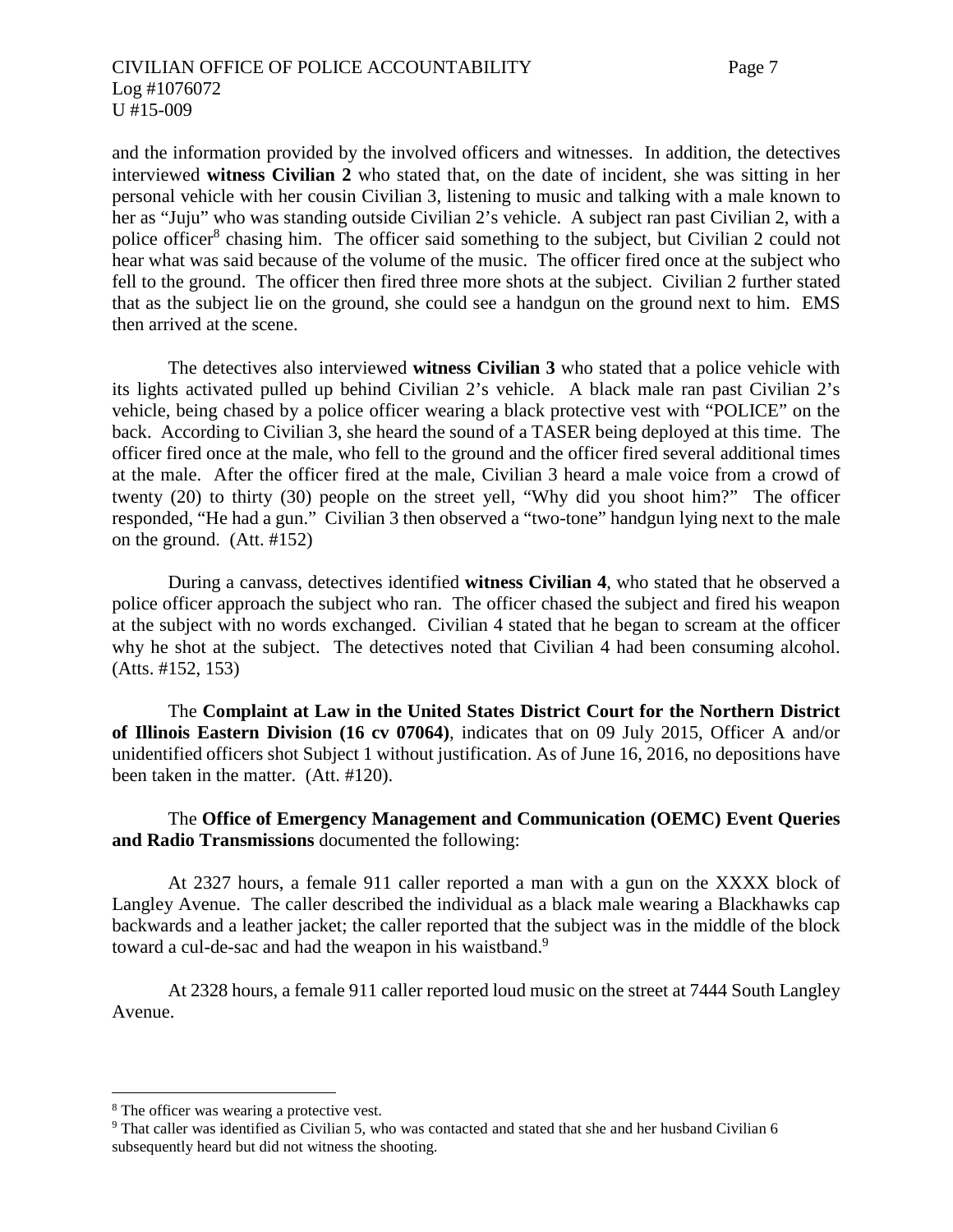At 2332 hours, a female 911 caller reported loud music and drinking on the XXXX block of South Langley Avenue.

At 2332 hours, OEMC dispatched Beat XXXXX to XXXX South Langley. The remarks in the Event Query indicate that the officers were informed that the 911 caller reported seeing a black male, "leather jacket, Blackhawks cap turned backwards – seen putting a gun in his waistband. He's in the middle of the block toward the culd-de-sac…there's a party on the street with loud music/drinking/weed smoking."

At 2333 hours, a female 911 caller reported shots fired in the area of XXXX South Langley Avenue.

At 2334 hours, a female 911 caller reported shots fired at XXXX South Langley Avenue with unknown injuries; caller then states that police are on the scene.

At 2334 hours, a female 911 caller reported a person shot by the police at XXXX South Langley Avenue.

At 2334 hours, Civilian 7 called 911 and reported that the police shot his friend in the back; Civilian 7was transferred to EMS.

At 2335 hours, Beat XXXXX reported shots fired by the police; Zone 8 then contacted EMS with the information that a person had been shot and the location of the incident.

At 2336 hours, a female 911 caller who stated she was fourteen years old, called twice to report a person shot by the police.

At 2336 hours, a female 911 caller reported someone shot possibly by police at XXXX South Langley Avenue. (Atts.  $\#11 - 43$ ,  $131 - 138$ )

Attempts to obtain statements from witnesses other than those documented below, via telephone, U.S. mail, and/or personal visit, were unsuccessful. These efforts included attmepts at contact with all of the persons who called 911 to report the party, the person with the gun call, and the shots fired call. (Atts. #112, 118. 147, 149)

# **CIVILIAN WITNESS STATEMENTS**

In a **statement to IPRA, witness Civilian 8** stated that, just prior to the incident, he had been leaning against a parked vehicle, facing away from the street. A vehicle pulled up and Civilian 8 looked around to see an unmarked SUV with a spotlight mounted on both sides of the exterior of the vehicle. Civilian 8 stated that an officer exited from the passenger side of the vehicle,holding a handgun that had a light attached. That individual stated words to the effect of, "nobody move or I'm shootin'." Civilian 8 started to back away and the individual passed him, and Civilian 8 could see that the individual was wearing casual clothes and a protective vest; Civilian 8 realized that the individual was a police officer. Subject 1 had been standing to the left of Civilian 8 when the SUV arrived and began to back away from the officer at the same time as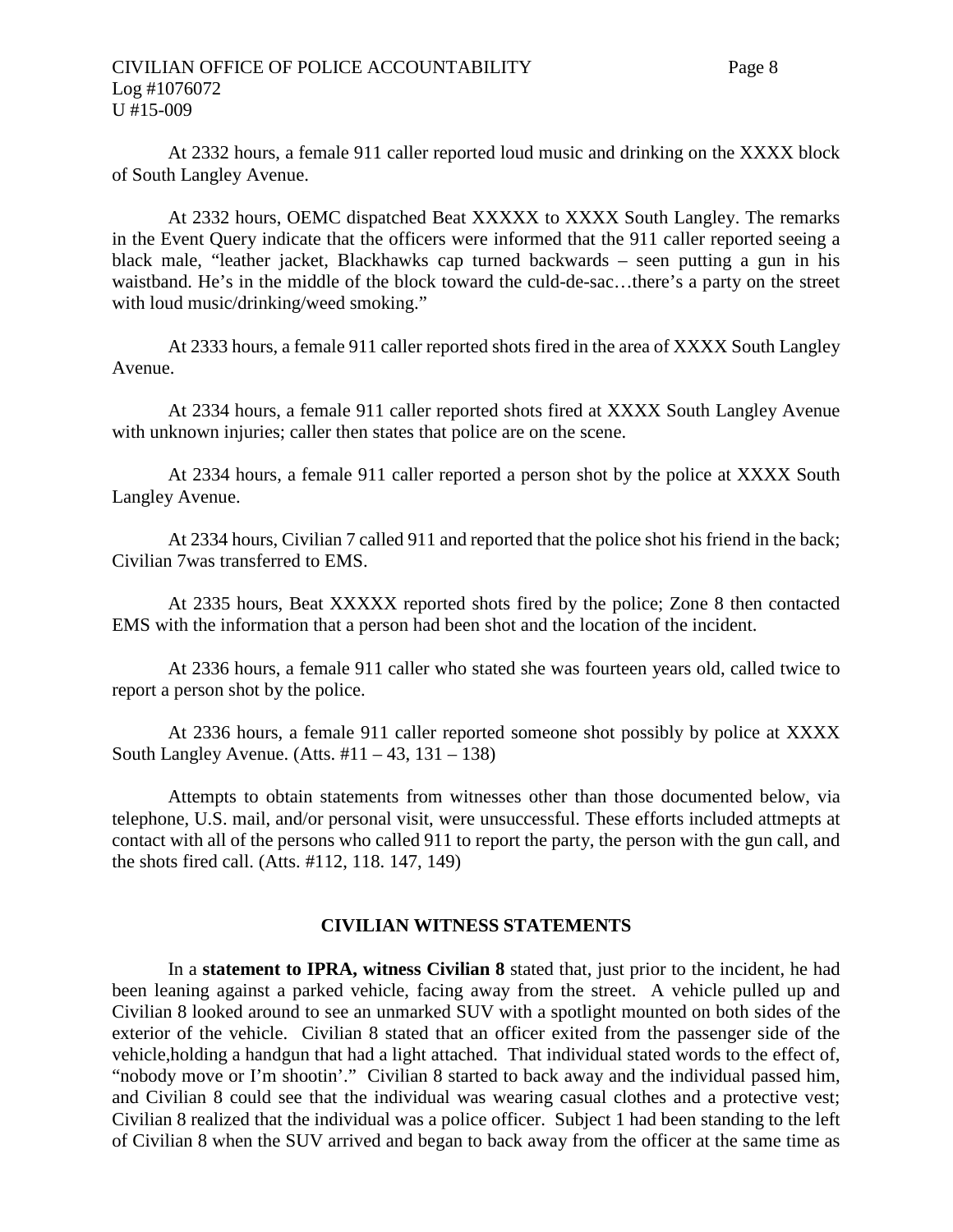Civilian 8. The officer passed Civilian 8, bumping against him as he did, with his weapon pointed at Subject 1. Subject 1 was slowly jogging away from the officer with his body at a slight angle. The officer fired one shot; Subject 1's hands flew up and he fell to the ground with his hands out as if trying to break his fall.

As Subject 1 lay on the ground, he rolled partially onto his right side and reached toward the area of his lower back on his left side with his left hand. Civilian 8 explained, "it's like he was tryin' to like grab the wound almost, you know…like when he fell like this he was grabbin' something."<sup>10</sup> As Subject 1 did so, the officer then fired five additional times at Subject 1 in rapid succession. Civilian 8 could not see Subject 1's right hand when the officer fired the additional times, as a jacket Subject 1 was wearing covered it. After the final shot, Civilian 8 noticed a second officer, a black male also in casual dress. That second officer joined the officer who shot Subject 1 in turning Subject 1 over and searching him; Civilian 8 stated that he could see blood on Subject 1's face and in his "abdominal" area when the officers turned him. The second officer radioed for crowd control. Other officers arrived and began the preliminary investigation. Civilian 8 also stated that as officers made citizens move back from the shooting scene, the black officer who had been with the officer who shot Subject 1 stated that there was a "gun" at the scene. Civilian 8 stated that he was approximately 20 feet away at the time and did not see a weapon. He further stated that he did not see a firearm at any time during the incident. Civilian 8 described Subject 1 as a childhood friend who had a record of carrying a weapon, but he did not know whether Subject 1 had a weapon on his person on the date of the shooting. (Att. #119)

In a **statement to IPRA, witness Civilian 4** stated that, prior to the shooting, he had been one of approximately seventy (70) individuals standing outside on the XXXX block of Langley Avenue celebrating a birthday party. Civilian 4 stated that he was standing with several other males, including Subject 1. A marked squad car pulled up, and two officers exited. The passenger officer, who was in uniform, immediately drew his weapon while exiting the vehicle. The passenger officer grabbed Subject 1 by the shoulder. Subject 1 turned and ran, with the officer pursuing him. The officer ordered Subject 1 to "Stop" and fired one time, striking Subject 1 in the back. Subject 1 fell face down to the ground with his hands in the air and the officer then fired four additional times, striking Subject 1 in the back. Civilian 4 stated that he saw an officer kick away a firearm from near Subject 1, but that the firearm was not in Subject 1's hands when the officer kicked it away. (Att. #94)

In a **statement to IPRA, witness Civilian 2**gave in essence the same account she gave when interviewed by detectives. Civilian 2 stated that the officer who chased the subject was wearing jeans, a white shirt, and a protective vest. Civilian 2 stated that the officer was close behind Subject 1, just out of arms' reach. She stated that after the officer fired at the subject the second time, while the subject was on the ground, she turned to look at Civilian 3 and when she looked back she saw the handgun on the ground near the subject's head. Civilian 2 could not provide any additional information for "Juju". (Att. #66)

In a **statement to IPRA, witness Civilian 3** gave in essence the same account she gave when interviewed by detectives. Civilian 3 stated that as the subject ran past Civilian 2's vehicle with an officer approximately five feet behind him, in pursuit, Civilian 3 heard a sound that she

<sup>10</sup> Attachment #119 – Statement of Civilian 4; Page 3; Lines 9-11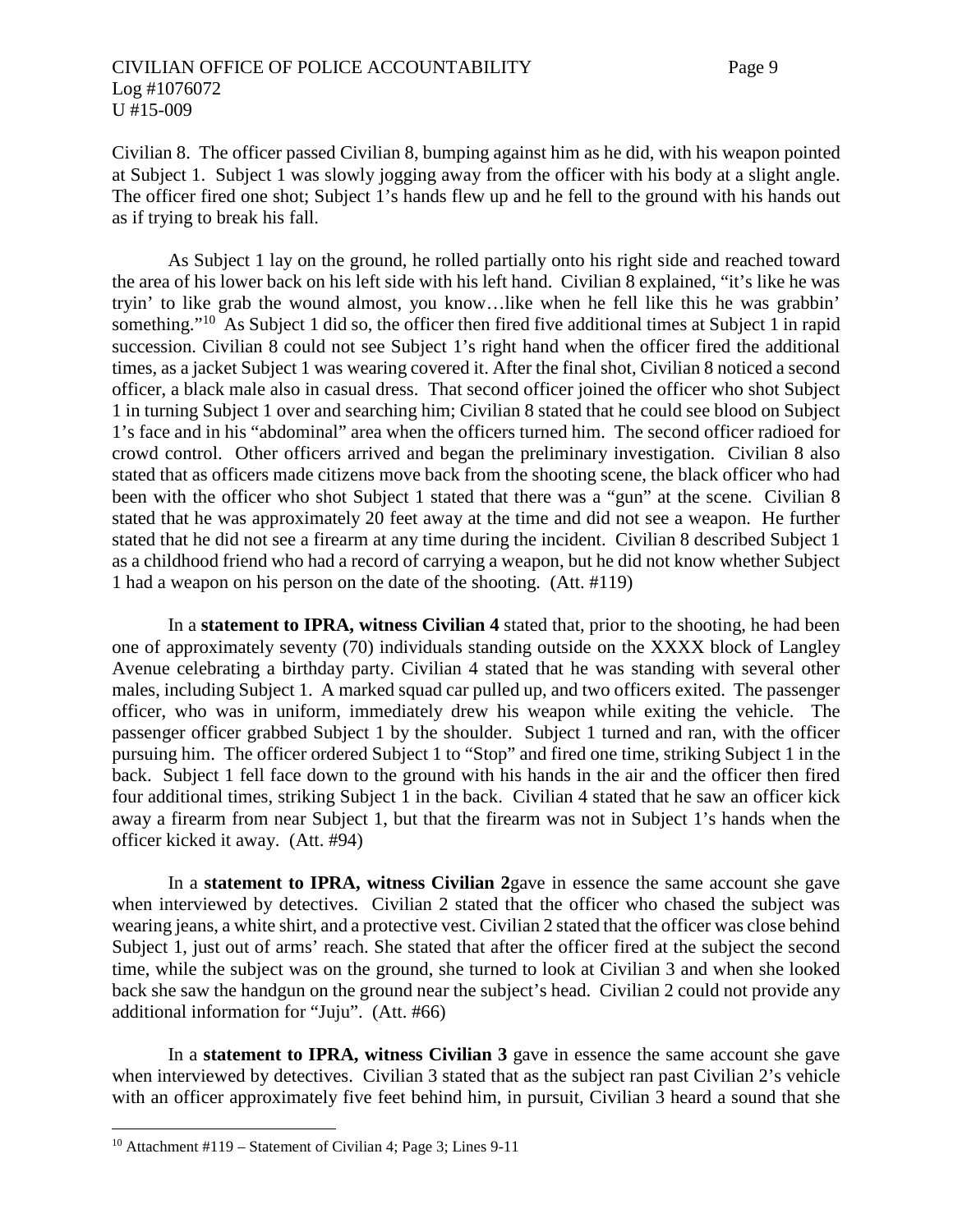believed was a TASER being deployed, although she did not actually see this occur. Civilian 3 stated that she heard the sound of a gunshot, at which time Subject 1 fell to the ground. Civilian 3 stated that the officer then directly stood over Subject 1 and fired five or six times striking him in the back. Civilian 3 then saw the officer kick a silver colored handgun with brown grips away from the subject. (Att. #70)

In a **statement to IPRA, Civilian 7** stated that, on the date of the incident, he was standing with Subject 1 and a number of individuals when the police pulled up. The officers exited the vehicle and asked, "What's going on here?" Civilian 7 and Subject 1, who were standing next to each other, turned and began to walk away from the officers. Civilian 7stated that he had a bag of marijuana on his person that he did not want the officers to find. He stated that he did not know if Subject 1 had anything illegal on him. One of the officers said, "Hey you. Come here." Civilian 7 and Subject 1 turned their heads toward the officers at the same time, and the officers began to run toward them. Civilian 7 stated that he believed the officers saw an emblem on the front of Subject 1's cap, and had a description of him because someone had called the police about him. Civilian 7 further stated that he also based his belief on the fact that the officers focused on Subject 1 amongst the group of people gathered on the street. Subject 1 ran, but Civilian 7 did not. One officer chased Subject 1 who ran with his hands to his side and at one point Subject 1 turned his shoulder to one side as if to avoid being grabbed by the officer. The officer did manage to grab Subject 1, who broke free and continued to run. As Subject 1 ran with his back toward the officer, the officer drew his weapon and fired once striking Subject 1 who fell face forward to the ground. The officer ran to Subject 1's side and fired what Civilian 7 believed were four more rounds into Subject 1's back as he lie on the ground not moving. People on the street began to react, asking, "Why the fuck did you shoot him?" The officer who shot Subject 1 responded, "He had a gun on him. It's right fuckin' there. He had a fuckin' gun." (Att. #108)

#### **POLICE OFFICER STATEMENTS**

#### **OFFICER D**

In a **statement to IPRA, witness Officer D #XXXXXX,** provided his account of this event. Officer D stated that, on the date of incident, he and Officer C #XXXXXX were assigned to Beat XXXXX. Officer C was the driver of their unmarked squad car and Officer D was the passenger. Prior to the shooting, Officers D and C had stopped near XXXX South Champlain Avenue (634E). The officers stopped so Officer C could speak with a fellow officer he knew. While at the location, Officers D and C monitored an OEMC call of a man with a gun. The individual was described as a male with a black leather jacket and a black Chicago Blackhawks hat. The location was given was XXXX South Langley Avenue, which was only a short distance away. Officer C attempted to drive through an alley, but it was blocked, leading him to back out and take another route.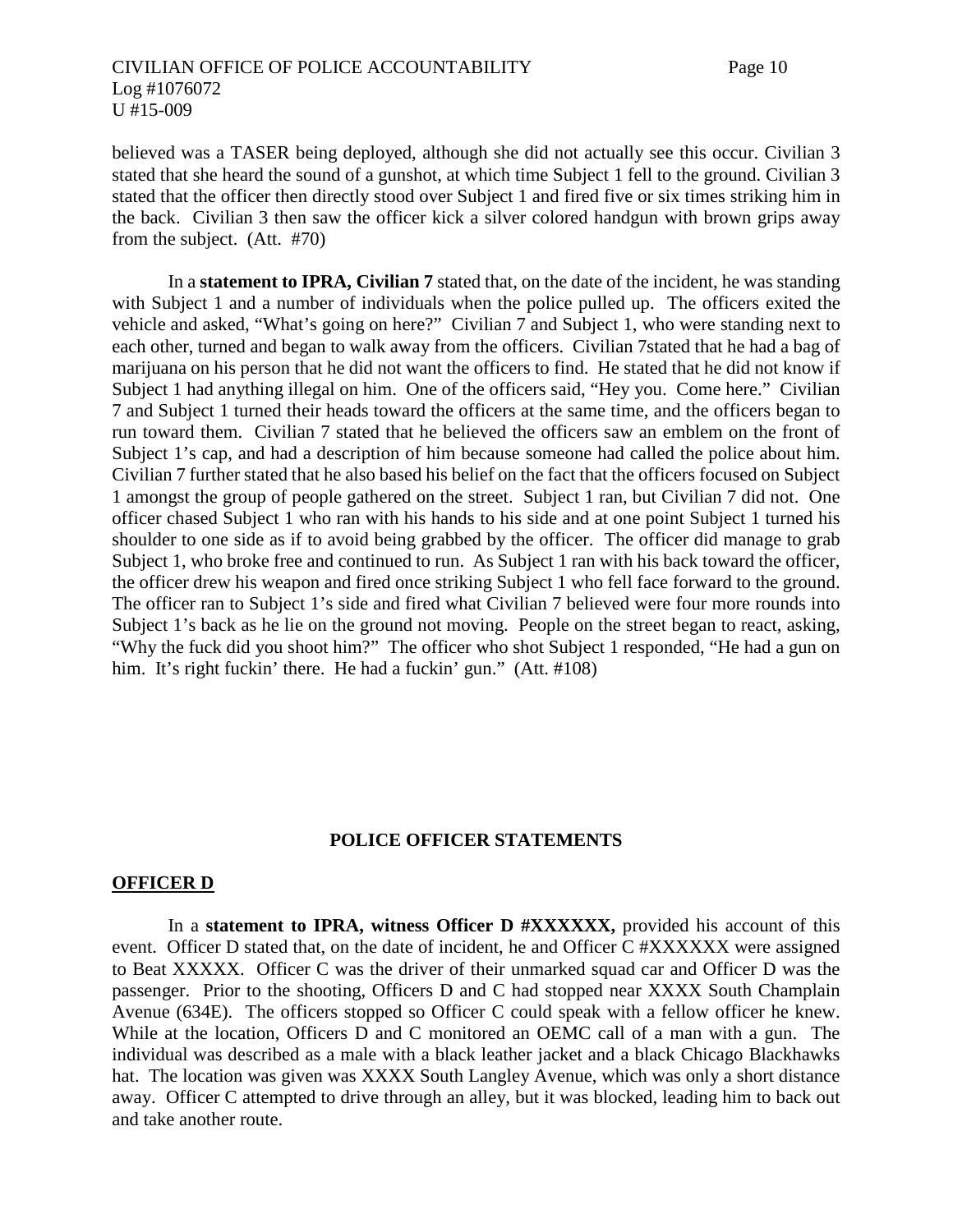# CIVILIAN OFFICE OF POLICE ACCOUNTABILITY Page 11 Log #1076072 U #15-009

When Officers D and C arrived at the scene, they observed a police vehicle stopped in the middle of the street. As Officer D started to exit his vehicle, he heard gunshots, a short pause, and then more gunshots. Officer D then radioed a  $10-1^{11}$ , drew his weapon, and exited his vehicle. There was a large number of males standing in the street and on the sidewalk; Officer D made his way through them to find the other officers, now known to be Officer A and Officer B. Officer D saw Officer B standing in the street and then saw Officer A standing near a male, now known to be Subject 1, who was lying on the ground. Officer B had his weapon drawn in a "ready" position and was focusing on the crowd of twenty (20) to thirty (30) individuals who were on the street. Subject 1 was lying on his side, holding a handgun, and gasping for air. Officer D then turned his attention to the crowd that had surrounded the officers. Unidentified individuals in the crowd stated, "Go get the pipe (firearm)" and "We are gonna murk (murder) y'all." Officer D did not observe what happened to the handgun Subject 1 had been holding, but he did radio that an officer-involved shooting had occurred and that EMS was required at the scene. (Att. #89)

# **OFFICER C**

In a **statement to IPRA, witness Officer C #XXXXXX,** provided his account of this event. Officer C stated that as he and Officer D were exiting their vehicle at the scene, he heard gunshots. It sounded as if there were two shots, a brief pause, then two or three more shots. Officer C announced a 10-1 over the radio. There was a crowd of approximately twenty (20) citizens on the street and Officer C began looking for Officer A and Officer B. Officer C and Officer D ran toward where they believed the shots had been fired. Officer C saw Officer B standing in the street and Officer A approximately 8-9 feet away from Subject 1, covering him with his weapon. Subject 1 was lying on the ground on his right side, gasping for air, and attempting to get to his feet. Officer C stated that Subject 1's arms were above his head and he was holding a handgun in his right hand. Officer C stated that he kicked the weapon from Subject 1's hand. Officer C stood guard over the weapon until he was relieved by another officer. (Att. #87)

# **OFFICER B**

In a **statement to IPRA, witness Officer Officer B #XXXXX,** provided his account of this event. Officer B stated that, on the date of incident, he and Officer A  $#$   $#$  XXXXXX were assigned to Beat XXXXXX. Officer B was the driver of their unmarked SUV and Officer A was the passenger. Prior to the incident, Officers B and A had assisted other officers on 75<sup>th</sup> Street. They monitored an OEMC call of a man with a gun. The individual was described as wearing a black leather jacket and a black Chicago Blackhawks hat; it was also indicated that the he had the weapon in his waistband. The location was given as  $75<sup>th</sup>$  Street and Langley Avenue. As they reached the area where the man with a gun had reportedly been seen, Officer B observed Subject 1 amongst a crowd of individuals gathered on the street. Subject 1 fit the description provided by OEMC and Officer B alerted Officer A to Subject 1's presence. Officer A exited the vehicle, announced his office, drew his weapon, and walked toward Subject 1.

Officer B heard Officer A state, "Show me your hands." Subject 1 separated from the crowd and began to walk away from Officer A . Officer B exited the vehicle and focused his

<sup>&</sup>lt;sup>11</sup> Officer needs assistance.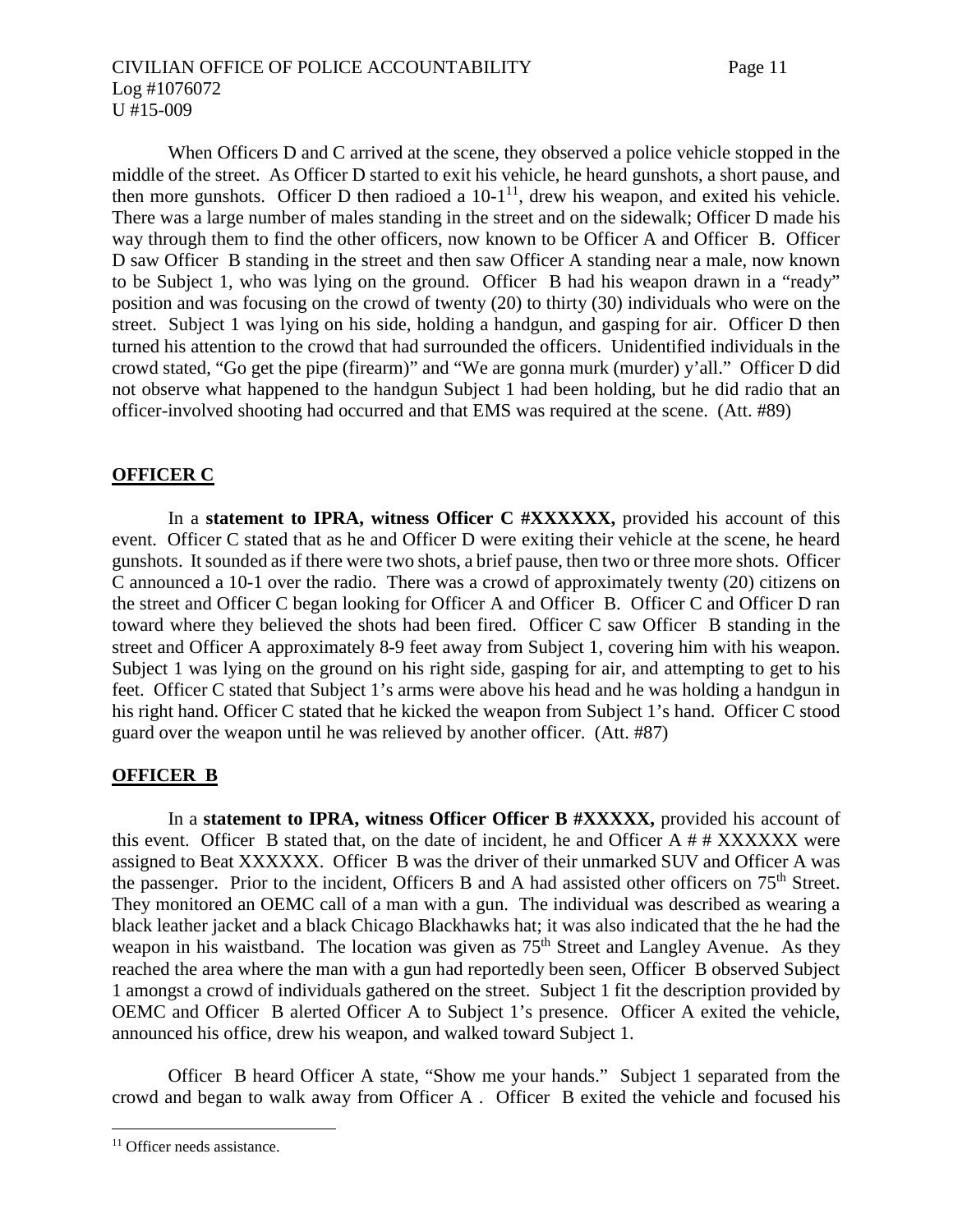attention on the crowd. Seconds later, Officer B heard one or two gunshots, a short pause, and then one or two additional shots. Officer B then saw Officer A standing near Subject 1, who was lying on the ground. Subject 1 was lying partially on his back and was holding a handgun. Officer B radioed for assistance and medical assistance arrived for Subject 1. Officer B explained that the weapon Subject 1 was holding was recovered from the area where Subject 1 lie on the ground. Officer B stated that an unidentified officer guarded the weapon until it was recovered. (Att. #85)

#### **OFFICER A**

In a **statement to IPRA, involved Officer A# # XXXXXX** provided his account of this event. Officer A explained that Subject 1 fit an OEMC description of a man wearing a Chicago Blackhawks hat with a handgun in his waistband. OEMC further stated that the subject was standing amongst a group of individuals on the street. When Officer A and Officer B arrived at the scene, Officer A began to scan the group looking for the subject of the call. Officer B stated, "… there he is right there on the right." Officer A looked in the direction to which Officer B was referring and saw Subject 1 wearing a leather Blackhawks cap. Subject 1 was standing in front of a group of individuals leaning against an automobile.

Officer A told Officer B to stop the vehicle and exited as Officer B slowed. Officer A drew his weapon as he exited the police vehicle. Officer A made eye contact with Subject 1, started to approach him, announced his office, and told Subject 1 to come to him. Instead, Subject 1 turned and began to walk away from Officer A. Officer A stated that he closed the distance between Subject 1 and himself and grabbed Subject 1 by the collar of his jacket. Subject 1 continued to walk and attempted to shake Officer A 's grip loose from his collar. Officer A ordered Subject 1 to show him his hands, and Subject 1 ignored the order and began to turn his upper body in Officer A 's direction. At that time, Officer A saw Subject 1's hand on a handgun in his waistband. As Subject 1 began to draw the weapon from his waistband, Officer A released his grip on Subject 1's collar and fired one or two rounds at Subject 1. Officer A stated that at that time, Subject 1 fell to the ground, landing on the right side of his back.

Officer A stated that as Subject 1 fell onto his right side and slightly on his back, he then pulled the handgun out from his waistband. Subject 1 was facing Officer A 's direction and Officer A believed Subject 1 was going to shoot him or aim the weapon in his direction. Fearing for his safety and that of Officer B, who was behind him, Officer A fired one or two additional rounds at Subject 1. Officer A backed away from Subject 1 so he could cover Subject 1 and watch the crowd, which had now become hostile and were shouting physical threats at the officers. Officer A

stated that Subject 1 still had the handgun in his possession but was barely moving; as a result, Officer A believed Subject 1 was no longer a threat. Officer A stated that Officer C arrived and kicked the weapon away from Subject 1. Officer A requested an ambulance and other units arrived at the scene. Officer A obtained permission to sit in a sergeant's vehicle until the investigation of the incident began. (Att. #92)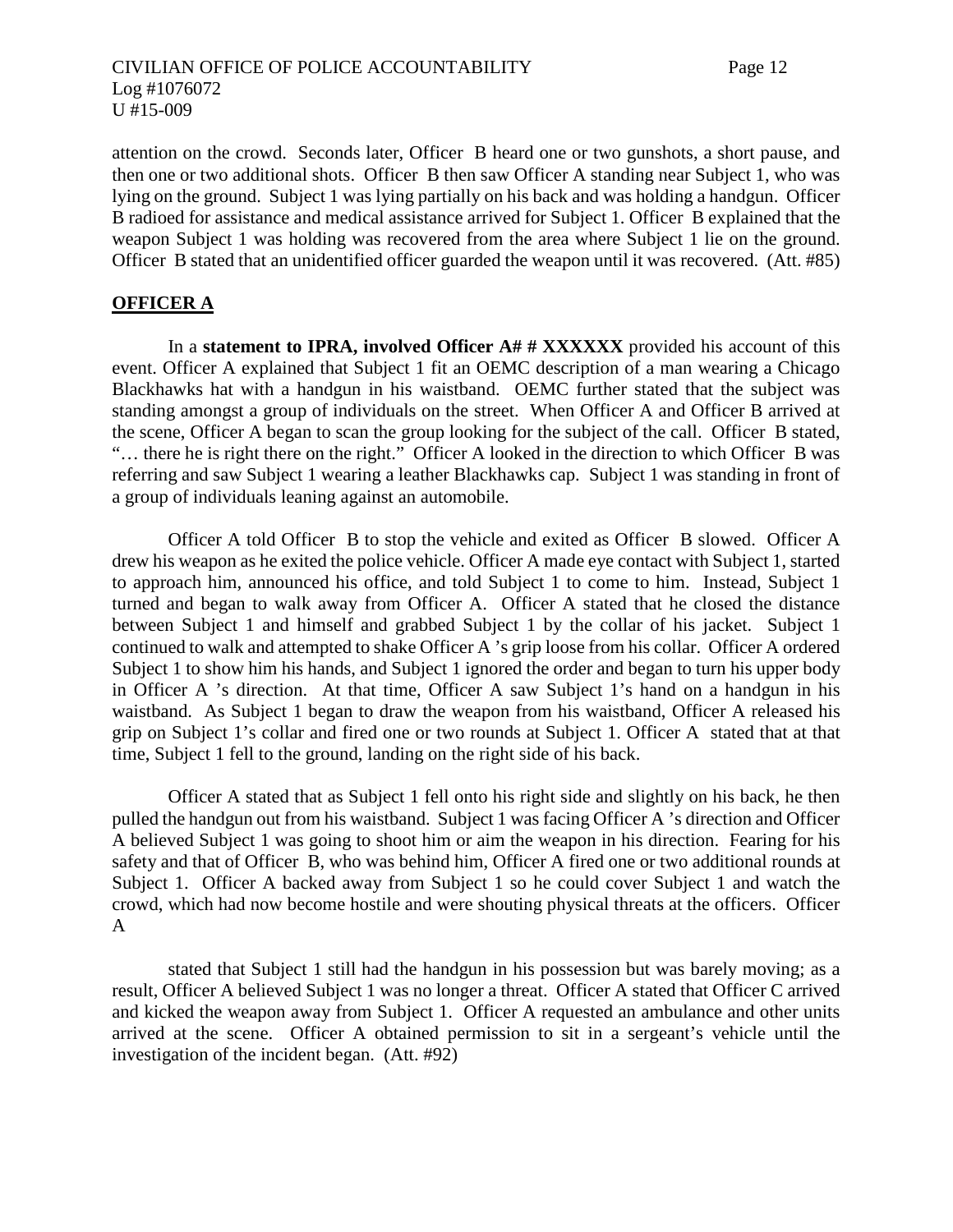#### **CONCLUSION:**

#### **Legal Standard**

The applicable Chicago Police Department order is General Order 03-02-03, III, which states that a sworn member is justified in using force likely to cause death or great bodily harm only when he or she reasonably believes that such force is necessary:

- 1. To prevent death or great bodily harm to the sworn member or to another person, or:
- 2. To prevent an arrest from being defeated by resistance or escape and the sworn member reasonably believes that the person to be arrested:
	- a. Has committed or has attempted to commit a forcible felony which involves the infliction, threatened infliction, or threatened use of physical force likely to cause death or great bodily harm or;
	- b. Is attempting to escape by use of deadly weapon or;
	- c. Otherwise indicates that he or she will endanger human life or inflict great bodily harm unless arrested without delay.

In addition, the use of deadly force is codified under 720 ILCS 5/7-5 (1986). The pertinent part of the statue states that:

"[a] peace officer, or any person whom he has summoned or directed to assist him, need not retreat or desist from efforts to make a lawful arrest because of resistance or threatened resistance to the arrest. He is justified in the use of any force which he reasonably believes to be necessary to effect the arrest and of any force which he reasonably believes to be necessary to defend himself or another from bodily harm while making the arrest. However, he is justified in using force likely to cause death or great bodily harm only when he reasonably believes that such force is necessary to prevent death or great bodily harm to himself or such other person…"

Finally, determinations regarding the potential use of excessive force - deadly or not - in the course of an arrest, investigatory stop, or other "seizure" are properly analyzed under the Fourth Amendment's objective reasonableness standard. The question is whether the officers' actions are 'objectively reasonable' in light of the facts and circumstances confronting them, without regard to their underlying intent or motivation. *Graham v. Connor,* 490 U.S. 386, 397 (1989); *see Estate of Phillips v. City of Milwaukee,* 123 F.3d 586, 592 (7th Cir. 2003). Moreover, the reasonableness calculation "must embody allowance for the fact that police officers are often forced to make splitsecond judgments—in circumstances that are tense, uncertain, and rapidly evolving—about the amount of force that is necessary in a particular situation." *Graham, at* 396–97. Consequently, "'when an officer believes that a suspect's actions [place] him, his partner, or those in the immediate vicinity in imminent danger of death or serious bodily injury, the officer can reasonably exercise the use of deadly force.' " *Muhammed v. City of Chicago,* 316 F.3d 380, 683 (7th Cir. 2002) (quoting *Sherrod v. Berry,* 856 F.2d 802, 805 (7th Cir.1988) (en banc) and omitting emphasis).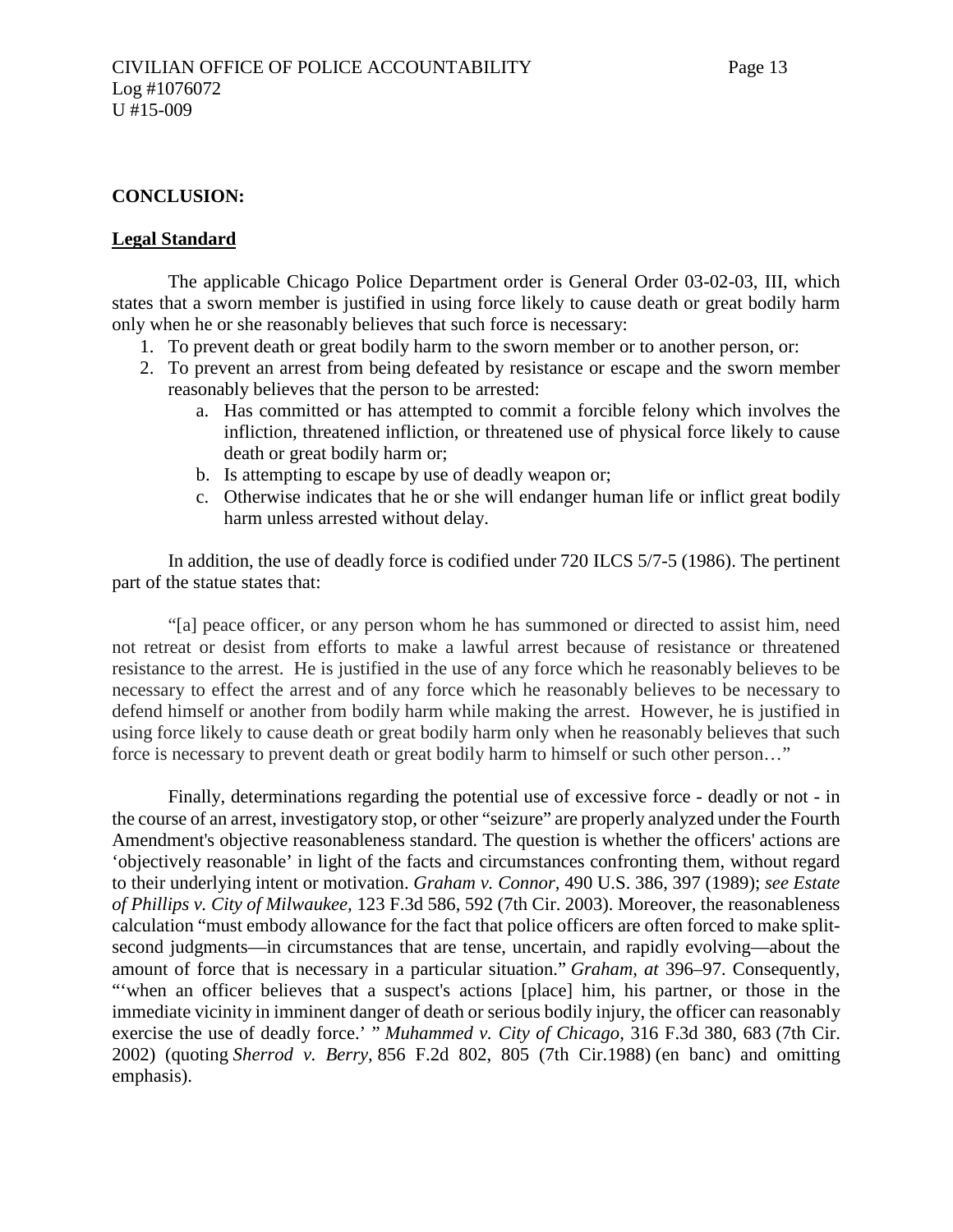# *1. There is more than a preponderance of evidence showing that Subject 1 was armed with a firearm.*

This incident began when a 911 caller reported a man with a gun on the XXXX block of Langley Avenue. The 911 caller claimed having seen an individual wearing a leather jacket and a Blackhawks cap on backward, placing a gun into his waistband. This information was then communicated to Officer A ; he and his partner responded to the incident location. When Officer A arrived, he immediately identified a man that he believed matched the description provided by the 911 caller. In his statement, Officer A recalled that he saw Subject 1 wearing a black jacket and a backwards leather Blackhawks cap. To be sure, a Blackhawks cap was recovered at the scene. In addition, a black jacket, albeit not leather, was among the clothing Subject 1 wore that was recovered from the Medical Examiner's office. Officer A exited the squad car from the passenger side and began to approach Subject 1. Officer A attempted to stop Subject 1 as Subject 1 walked away from the large group of people that congregated at the location. Officer A was following Subject 1 and when he reached out to stop him, Subject 1 turned toward Officer A with his hand on a firearm in his waistband that was clearly visible to the officer. Officer A claims that he immediately saw the butt of the handgun as Subject 1 turned towards him.

Although none of the witnesses acknowledged seeing Subject 1 with a firearm in his possession prior to the incident, following the shooting, many of them reported seeing Subject 1's firearm either in his hand or on the ground next to him.

Finally, the fact that Subject 1 was in possession of the firearm is supported by the physical evidence. The Illinois State Police's examination of the recovered firearm confirmed that Subject 1's DNA was present on the weapon.

*2. Officer A's belief that Subject 1 was a threat when he turned toward the officer, placed his hand on the firearm in his waistband, then made a gesture indicating he might remove the firearm to use it against the officer.*

The fact that Subject 1 was armed, while important, does not end the inquiry. Being armed in and of itself, is insufficient justification for the use of deadly force. [legal cite here]. The question remains whether Officer A's use of deadly force against Subject 1 was warranted under the totality of circumstances. Moreover, since Officer A fired at Subject 1 first when he was attempting to flee on foot, and against when he was on the ground, we must assess whether the circumstances required such use of deadly force each time the Officer chose to fire his weapon.

> a. The evidence suggests that Subject 1 presented a threat of death or great bodily harm to Officer A when he defeated the Officer's hold by turning and placing a hand on the firearm in his waistband.

According to Officer A, when Subject 1 attempted to flee, Officer A was able to close the distance between them and grab Subject 1 by the collar of his jacket. Subject 1 continued to walk and attempted to shake Officer A 's grip loose from his collar. Subject 1 ignored Officer A's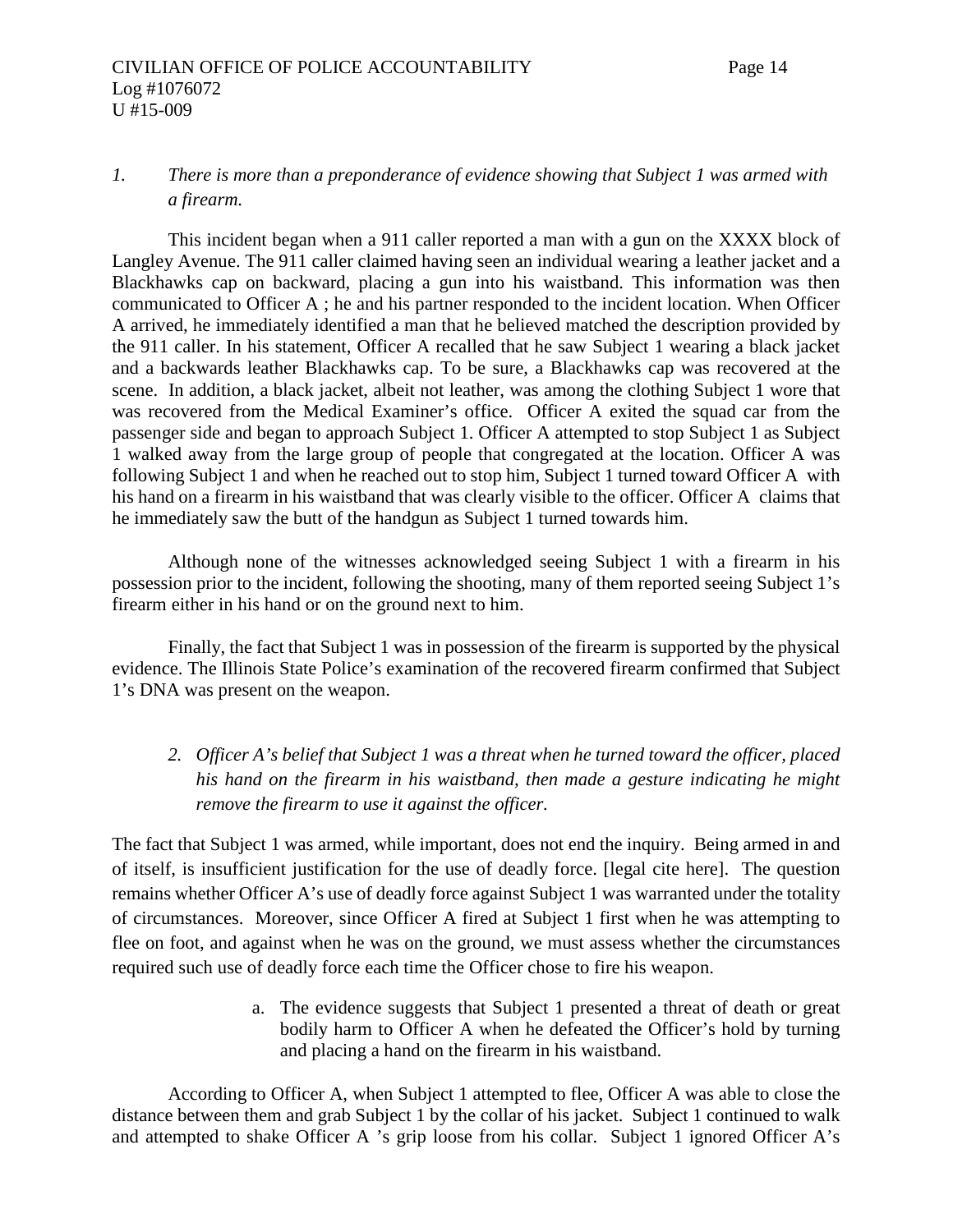demand that he show his hands, then he began to turn his upper body in Officer A 's direction. It was then that Officer A saw Subject 1's hand on a handgun in his waistband. Officer A claims that he fired in reaction to seeing Subject 1 begin to draw the weapon from his waistband.

> b. The evidence supports that Subject 1 removed the firearm from his waist during the altercation with Officer A.

According to Officer A, he first fired at Subject 1 after the Officer had grabbed Subject 1 by the collar and Subject 1 turned in the officer's direction then placed his hand on the firearm in his waistband and appeared to begin to draw the weapon from his waistband. Officer A claims he then saw Subject 1 fall to the ground then successfully remove the weapon from his waistband. Officer A's account is corroborated by Officer C who claims that, when he approached Subject 1, Subject 1 was holding a firearm in his right hand as he lay on his back. Officer C then kicked the weapon away from Subject 1's hand. Officer C's actions were observed by witness Civilian 3. He confirmed that he saw Officer C kick a firearm away from Subject 1's immediate vicinity. In his statement to IPRA, Officer C explained that as he approached Subject 1, he [Subject 1] was still alive, trying to get up, while holding his firearm in his right hand.

Witness Civilian 1also confirmed that she saw a handgun on the ground near Subject 1's head, following the shooting. In addition, witness Civilian 3 explained that she saw an officer kick a silver colored handgun with a brown handle away from Subject 1.

The postmortem examination shows that Subject 1 was shot three times about the front of his body; right hand, left forearm, left side of his neck, and once in the back. The medical examiner found that Subject 1 was shot once in the right side of his back with the corresponding wound tracking across his body. The projectile lodged in the left abdominal wall. The medical examiner also found that Subject 1 was shot in the left side of his neck; the bullet travelled downward and lodged in the muscle of his lower right back. The medical examiner also found a series of gunshot wound complexes to Subject 1's left arm and to his right hand. The medical examiner *did not* find a series of injuries that would be consistent with Subject 1 being shot multiple times in the back.

When reviewing the post mortem examination in connection with Officer A 's statement, the post mortem examination supports Officer A 's account as it relates to Subject 1's positioning during the incident. First, the entry wound on the right side of his back with the corresponding the projectile lodged in the left abdominal wall is consistent with Subject 1 having his right side turned towards Officer A at the time he fired. Additionally, the postmortem examination confirms that the only gunshot wound to Subject 1's back is an entry wound from right to left, as the bullet entered the right side of his back and lodged in his left abdominal wall. Second, the entry wound in the left side of the neck in which the bullet travelled downward supports that Subject 1 was bent forward with the upper left side of his torso towards Officer A. This wound may have occurred while Subject 1 fell through Officer A 's field of fire or it could have occurred when Subject 1 was turning before he fell to the ground. The trajectory of the wound supports either angle. However, the medical examiner's report does not offer any opinion regarding the sequence of shots. Third, the complex of wounds found on Subject 1's left arm and right hand are consistent with Subject 1's hands and arms facing towards Officer A at the time he was shot.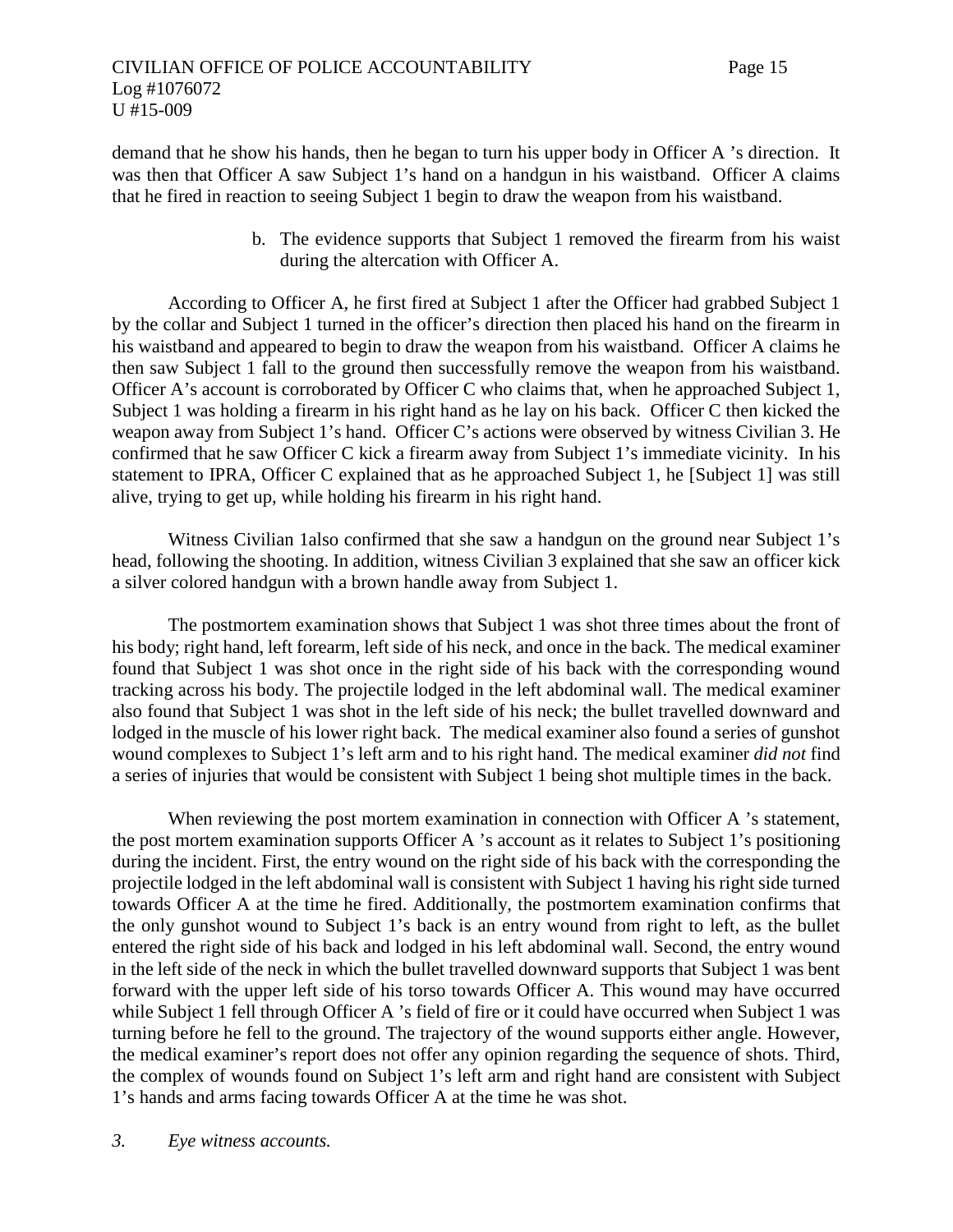After an extensive canvass, IPRA obtained statements from five civilian witnesses. While their statements varied significantly regarding specific details, such as whether or not Subject 1 had a gun, the proximity of Officer A to Subject 1, whether or not Subject 1 was running away from Officer A , or if Officer A grabbed Subject 1, the events unfolded within seconds and as such, the perception of the eye witnesses may differ. However, the witnesses were consistent in their assertion that Officer A shot Subject 1 multiple times, by some accounts, in the back.

An evaluation of the statements was made and the following illustration depicts where each person relates they were at the time this event occurred:

[Illustration redacted]

Civilian 3 stated that she watched Officer A stand directly over Subject 1 and then fire five or six times in rapid succession into Subject 1's back. Civilian 3 stated that she could see smoke emanating from the muzzle of Officer A 's weapon and the impact of the fired bullets passing through Subject 1's shirt and into his back.

Civilian 2 stated that Officer A shot Subject 1 once as Subject 1 was running from him. According to her, Subject 1 fell to the ground and was lying face down but slightly on one side and was not moving.

Mr. Civilian 7 stated that that when Officer A shot Subject 1 initially, striking him in the back, Subject 1 fell face first to the ground and never moved again. Civilian 7 claimed that Officer A then shot the motionless Subject 1 four or five additional times in his back.

Mr. Civilian 4 stated that Subject 1 had his back turned to Officer A when Officer A fired the first shot at him. He went on to state that Officer A then fired five or six additional times at Subject 1, who was lying on the ground.

Finally, according to Civilian 8, Officer A shot Subject 1 in the back and Subject 1 raised his hands as he fell to the ground. Then, Officer A fired five to six more time in rapid succession directly into Subject 1's back.

The reports of the civilian eyewitnesses, who claimed that Subject 1 was shot multiple times in the back as he lay on the ground, are inconsistent with the pathologist's report and the physical evidence. Based on the review of the medical examiner's independent findings, it was determined that Subject 1's injuries were incurred in a manner consistent with Officer A's account. The medical examiner does not detail any entry wound squarely to into Subject 1's back, rather the sole wound to Subject 1's posterior is at an angle, across his body, from the right side of his back to the left side of his abdomen. Additionally, the physical evidence contradicts that Officer A discharged his weapon five to six times. The fired cartridge casings recovered at the scene compared to Officer A's service weapon verify that he discharged his weapon only three times. This again is in direct contradiction to the claim by the eye witnesses that assert that Officer A fired his weapon five or six times.

There is nothing in the record to indicate where specifically Civilian 4 was located in relation to Subject 1 or Officer A. Civilian 3 and Civilian 2 were sitting in a vehicle parked on the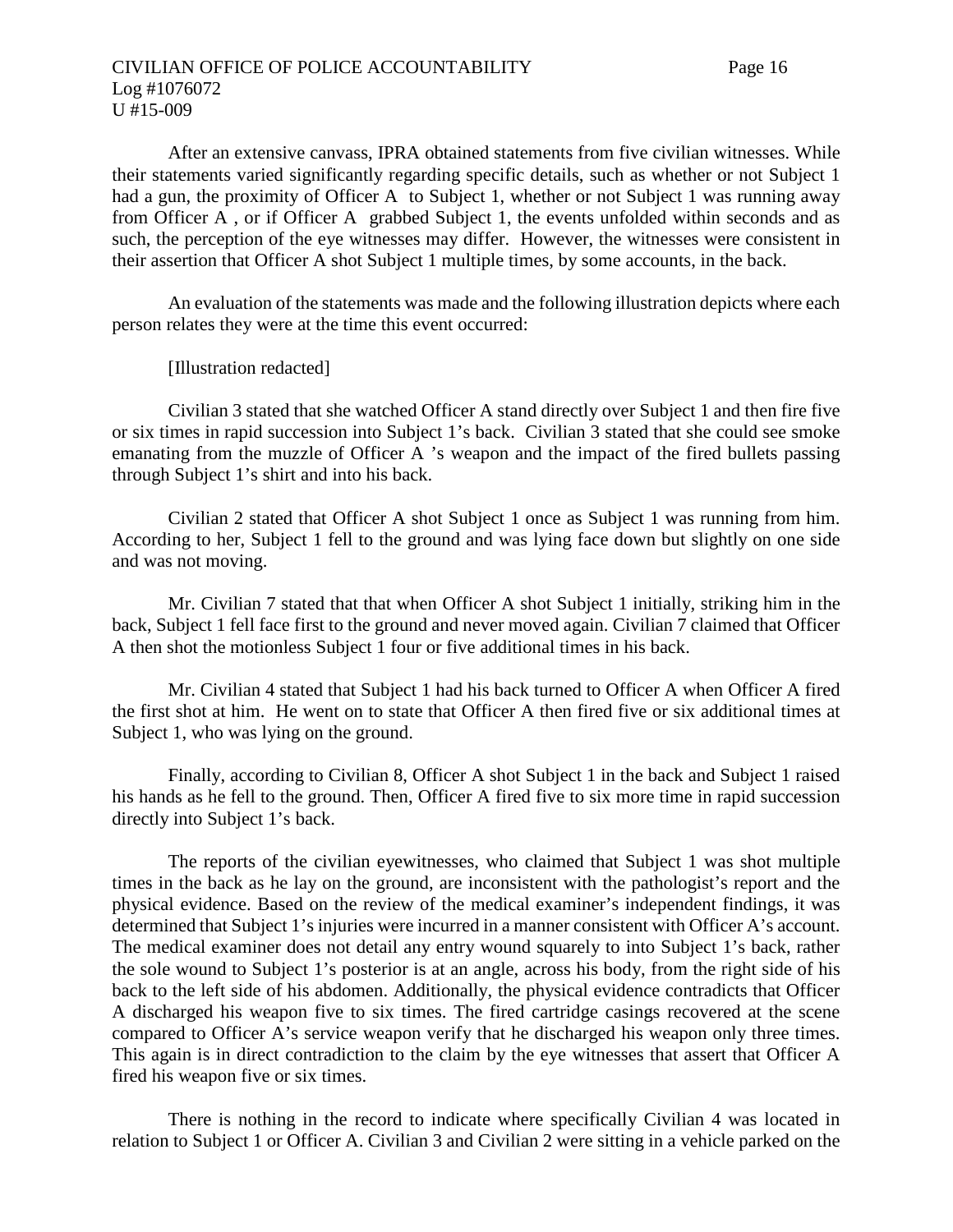# CIVILIAN OFFICE OF POLICE ACCOUNTABILITY Page 17 Log #1076072 U #15-009

west side of the street, within a car's length of where the incident took place. Civilian 3 and Civilian 2 were within the closest proximity to where the shooting occurred. Civilian 3 stated that she observed Subject 1 run past their vehicle, at which time she heard a taser being deployed before hearing the gunshots. However, Civilian 3 stated that she observed Officer A stand directly over Subject 1 as he lay on the ground and fire five or six times, striking him in the back. Civilian 2 was able to see that Officer A was close behind Subject 1, just out of arms' reach. Civilian 2 stated that she saw Officer A fire a second time but she looked away. When she looked back, she was able to see Subject 1's firearm near his head. Civilian 2 stated that after Subject 1 fell to the ground, the officer shot him three more times. She was not specific as to where Officer A shot Subject 1. Civilian 2 did not give any account of Officer A firing multiple times into the back of Subject 1 has he lay on the ground.

Civilian 8 stated he was approximately twenty feet away from the point where the shooting occurred at the time it unfolded. Despite his proximity to the incident, Civilian 4 stated that he never saw a weapon in the possession of, or near, Subject 1 and he believed Subject 1 to have been shot in the back five or six times. Civilian 7 stated that Subject 1 ran fifteen feet away from the group of people located on the street and that he personally was standing fifteen feet way when Subject 1 was shot and had a clear view. Despite having a clear view, Civilian 7 believed that Subject 1 was shot multiple times in the back as he lay on the ground.

The difference in perception between the eyewitness accounts and the physical evidence is not a testament to their credibility; instead, it speaks to how rapidly the situation unfolded. In addition, the large number of people on the scene, coupled with the low light conditions, could have affected their ability to accurately perceive the incident. Finally, it is important to note that the individual closest to Subject 1 during the incident was Officer A. As such, his perception of the events may be more accurate. Officers A's account is also supported by the physical evidence and the medical examiner's findings.

#### Officer A reasonably believed that Subject 1 was a threat because he wielded a firearm.

As outlined above, the evidence supports that Subject 1 was armed. The question remains whether Subject 1 presented an imminent threat of harm to Officer A and others. As outlined in the General Order, deadly force is permitted by an officer who reasonably believes it is necessary to prevent death or great bodily harm to the sworn member or to another person. Here, a reasonable officer with Officer A's training and experience would perceive that Subject 1 presented an imminent threat of death or great bodily harm.

This analysis must take into account the totality of the circumstances confronting the officer. In this instance, Officer A was operating with the knowledge that an individual located on the XXXX block of North Langley was likely in possession of a firearm. This knowledge was based on a 911 call of a "person with a gun." The description given was a man in a black leather jacket, and a black Blackhawks hat. The caller specifically alerted OEMC that the individual had a gun in his waistband. Within moments of responding, Officer A approached Subject 1 because he fit the description given by the 911 caller. Subject 1 had begun to move away from the large group of people that were located on the street.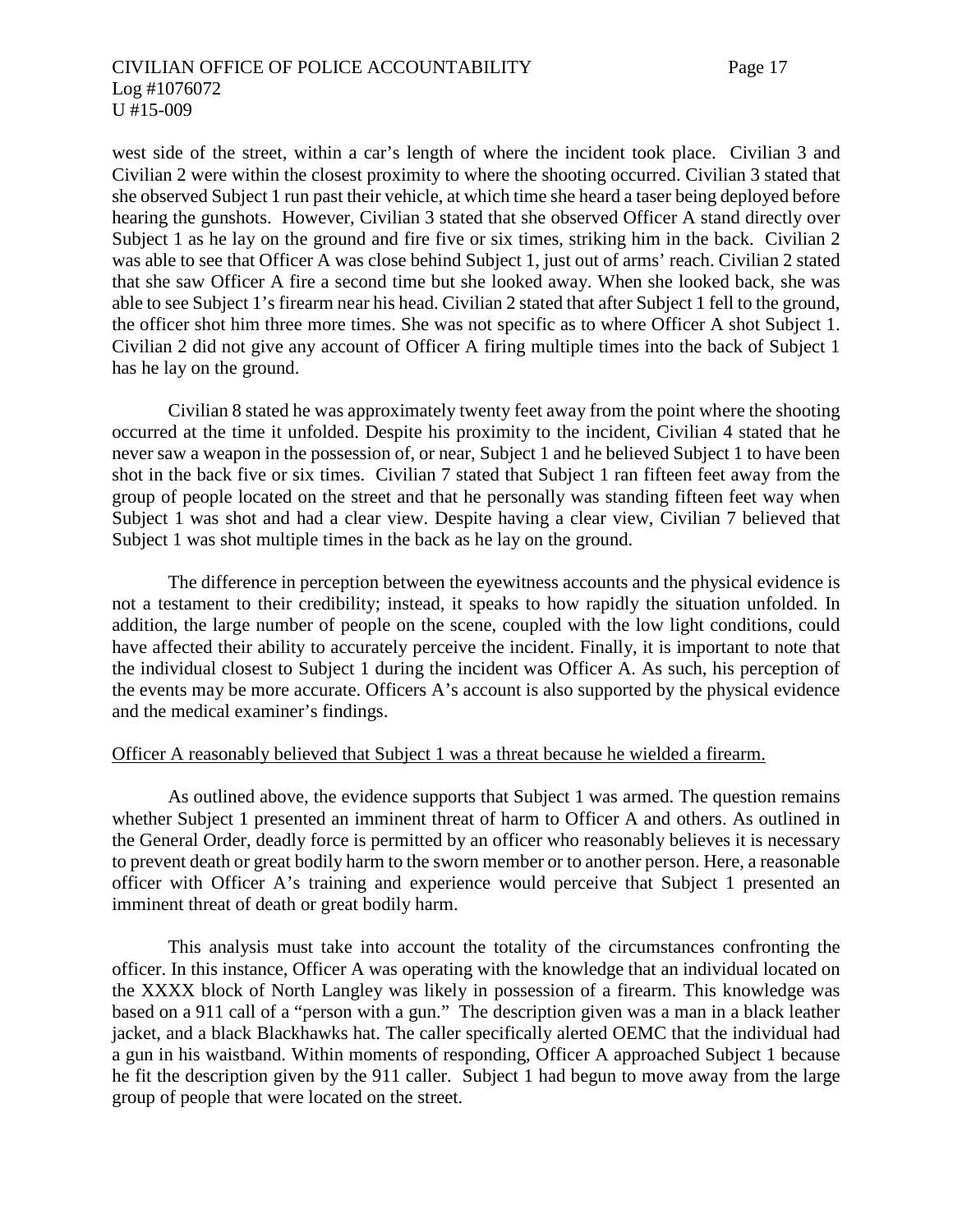# CIVILIAN OFFICE OF POLICE ACCOUNTABILITY Page 18 Log #1076072 U #15-009

Officer A closed the distance between himself and Subject 1 and grabbed Subject 1 by the back of the upper part of his jacket. When Officer A announced his office, and told Subject 1 to show his hands, Subject 1 refused to show his hands and continued to move away from Officer A . Subject 1 then began to turn his upper body toward Officer A, and Officer A could see Subject 1's hand on a handgun in his waistband. As Subject 1 started to pull the handgun from his waistband, Officer A released his grip on Subject 1's jacket.

Officer A explained that at that point, he believed that Subject 1 was drawing the firearm from his waistband with the intent to use it against either him or his partner. Fearing that he may be shot by Subject 1, Officer A fired his weapon at Subject 1. Though he does not recall how many times he fired, Officer A does explain that his first sequence of fire was based in reaction to the threat he perceived Subject 1 presented.

Officer A further explained that as Subject 1 fell to the ground he rolled onto his back, at which time Officer A was able to see that Subject 1 had successfully drawn his firearm the rest of the way from his waistband, and was now holding it at chest level. Officer A believed Subject 1 was still attempting to use his firearm against him, and at this time he fired at Subject 1 again. Though he does not recall how many times he fired, either once or twice, Officer A does explain that this second sequence of fire was based in reaction to the threat he perceived Subject 1 still presented, as he now had the firearm drawn and pointed in his direction.

Officer A explained that after his second sequence of fire, Subject 1 stopped moving and his grip on his firearm loosened, at which time the weapon fell onto his chest. Though his hand was still on the weapon, Officer A reasonably concluded that he no longer presented an immediate threat, and he therefore did not fire at Subject 1 at third time.

In this case, the totality of the circumstances led Officer A to reasonably believe that the use of deadly force was appropriate.

# Officer A 's belief that Subject 1 presented a threat of death or great bodily harm to himself others was objectively reasonable under the circumstances

Based on the totality of the circumstances, it was objectively reasonable for Officer A to believe that Subject 1 posed an immediate threat to the safety of the responding officers or others in the area. The specific circumstances include 1) everything known to Officer A prior to initiating contact with Subject 1, 2) Officer A observed Subject 1 place his hand on the butt of a handgun and attempted to remove it from his waistband, and 3) Officer A observed Subject 1 attempting to fully raise the firearm while lying on the ground.

As outlined above, this incident involved two separate uses of deadly force by Officer A because there were two separate sequences of fire. Though separated by mere seconds, in each instance it was objectively reasonable for Officer A to believe that Subject 1 presented an immediate threat of death or great bodily harm.

Officer A found himself confronted with a rapidly unfolding situation. Responding to the "man with a gun" call, he attempted to stop Subject 1 who refused to comply with verbal direction to stop and show his hands. Subject 1 began to turn toward Officer A with his hand on a firearm in his waistband. Officer A observed that Subject 1 was drawing his firearm, leading him to